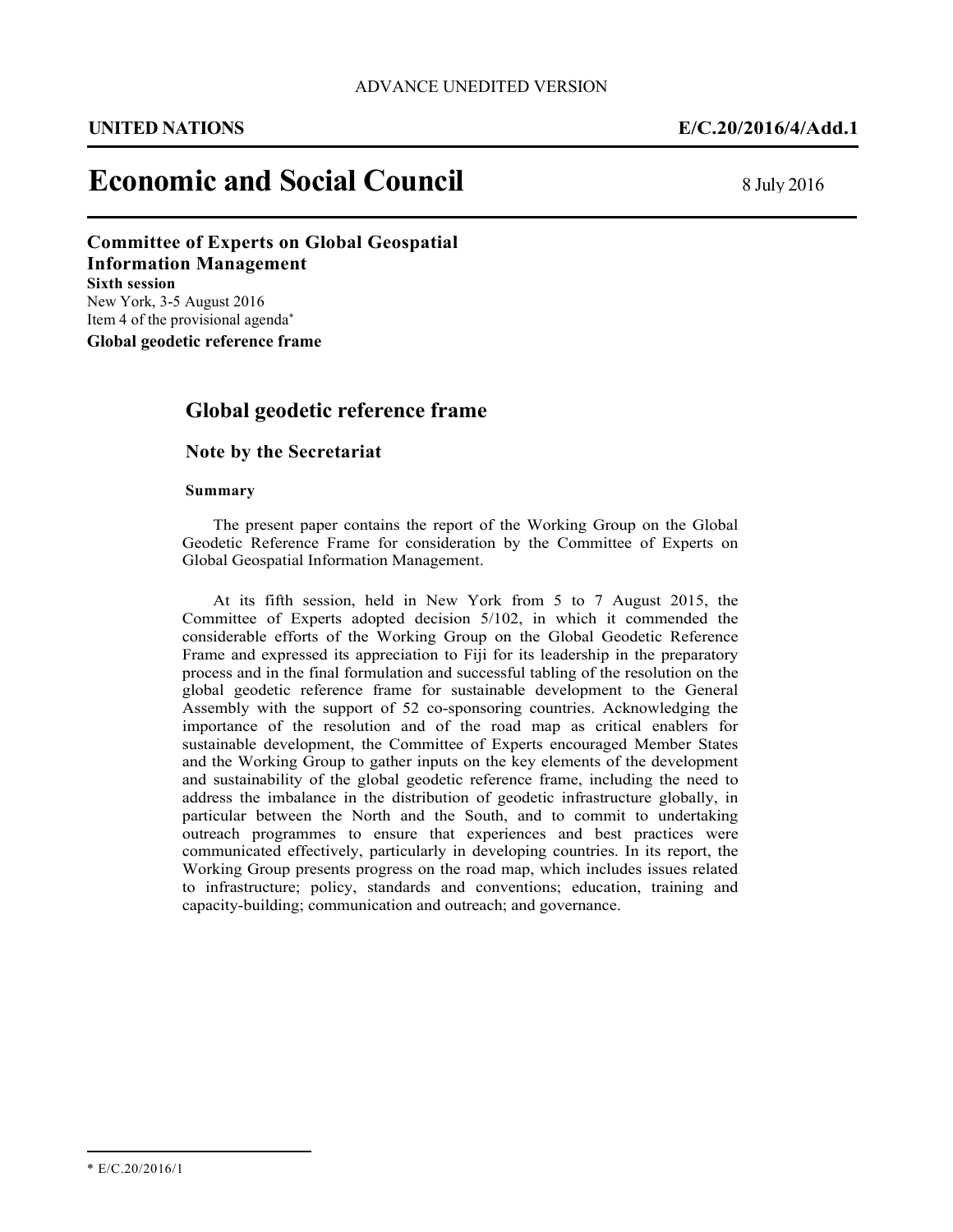## **I. Introduction**

1. The Global Geodetic Reference Frame (GGRF) is the foundation of virtually every aspect of the collection and management of national geospatial information and global monitoring of the Earth. In addition to the traditional survey, mapping and navigation fields, location-based positioning applications are increasingly critical for civil engineering, industrial automation, agriculture, construction, mining, recreation, financial transactions, intelligent transport systems, disaster response and emergency management, environmental studies and scientific research. The GGRF enables spatial data interoperability  $-$  a key requirement for sustainable development in fields such as land use planning and administration, construction and hazard assessment.

2. Recognising the importance of the GGRF to society, the Committee of Experts on Global Geospatial Information Management (UN-GGIM) established a process aimed at improving the awareness by Member States of the need for increased sustainability and enhanced accuracy of the GGRF, through the tabling of a resolution to the UN General Assembly, and the development of a road map for the GGRF.

3. The General Assembly adopted resolution 69/266 in February 2015, entitled 'A Global Geodetic Reference Frame for Sustainable Development'. In doing so, the General Assembly 'noted with appreciation the establishment of a Working Group by the Committee of Experts on Global Geospatial Information Management to develop a global geodetic road map that addresses key elements relating to the development and sustainability of the global geodetic reference frame'.

4. At its fifth session, held in August 2015, the Committee of Experts acknowledged the importance of the resolution and a road map as critical enablers for Member States to leverage the importance of geodetic data sharing, methods, sustainable funding and infrastructure to support growing societal needs, including those monitoring sustainable development progress. The Committee also took note of the various activities of the Working Group in its efforts to gather inputs from Member States on the key elements of the development and sustainability of the global geodetic reference frame to inform the planning and development of the road map, inclusive of the need to address the imbalance in the distribution of geodetic infrastructure globally, in particular between the north and south.

5. The Committee of Experts encouraged Member States and the Working Group to commit to undertake a programme of outreach which highlights experiences and best practices for the global geodetic reference frame, particularly in developing countries, in their efforts to develop the road map; and requested the Working Group to continue its efforts, building on global and regional experiences and initiatives, and report back to the Committee at its next session on its progress towards delivering the road map.

6. The current report presents the progress on the road map, including the consultation process by the Working Group with the global geodetic community. The report also introduces the key issues identified in the road map and describes communication and outreach activities. The Committee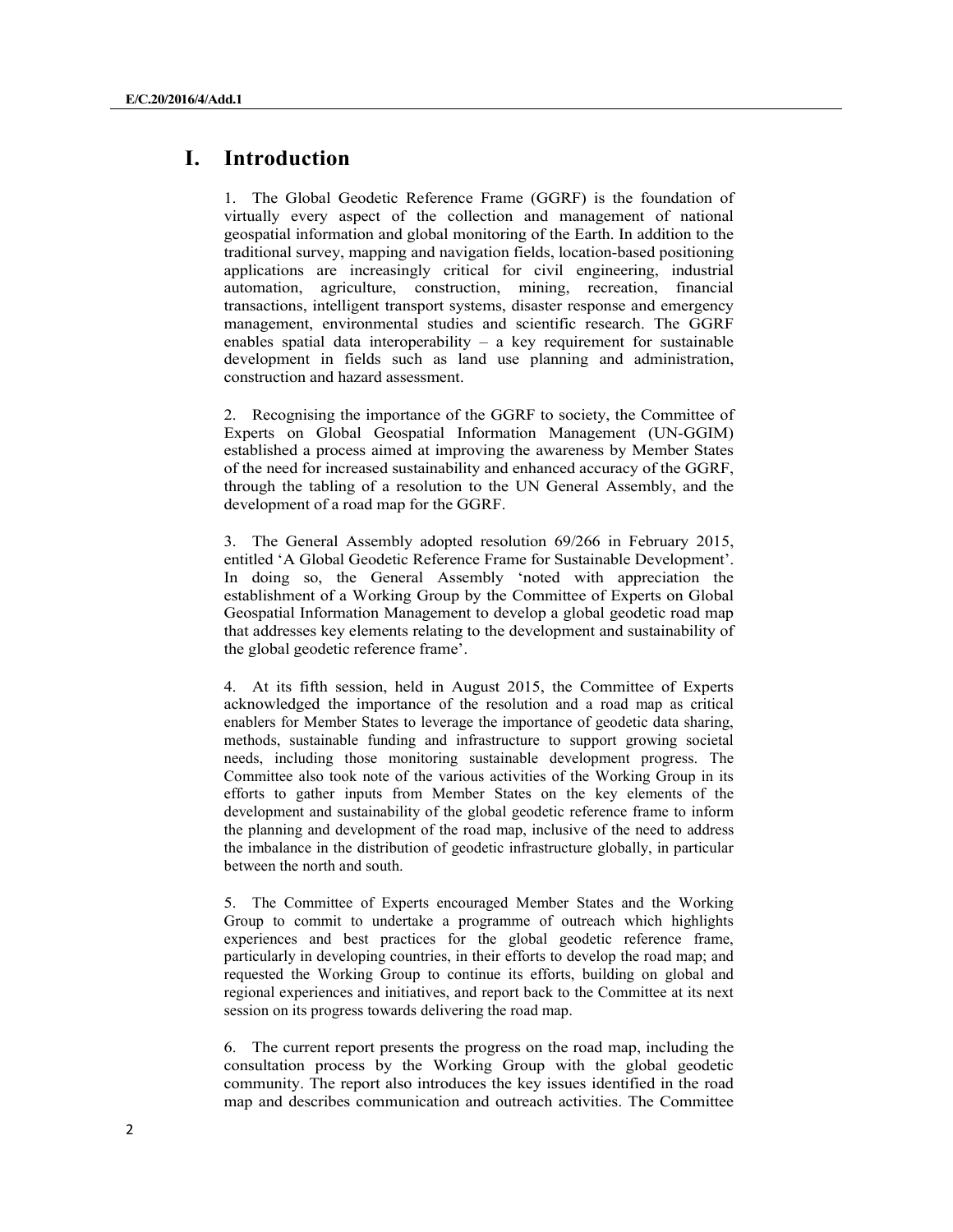of Experts is invited to take note of the report and to express its views on the road map and its recommendations. Points for discussion and decision are provided in paragraph 23.

## **II. Activities of the Working Group**

7. The Global Geodetic Reference Frame Working Group (GGRF-WG) comprises 29 Member States, the International Association of Geodesy (IAG) and the World Health Organisation (WHO).

8. The Working Group encouraged the development of the road map to be as open and inclusive as possible by seeking broad involvement in the writing process. This was achieved by encouraging the Working Group members to engage with national geodetic experts, seeking their guidance on what global and regional issues should be included in the road map. The enlarged road map working group consisted of 44 participants. The enlarged working group was divided into writing teams to make the work more efficient. During the past year, the enlarged road map working group has had five teleconference meetings, and the writing team members were also invited to participate in the Working Group meetings in San Francisco and Vienna. The Working Group also informed stakeholders about the status of the road map work and gave presentations highlighting the importance of the road map.

9. The development of the road map has created significant engagement and the contributions have been many and diverse, making it an extensive task to collate all contributions into one consistent document. During the Working Group meeting in Vienna in late April 2016, all major unresolved questions and topics were discussed and decided upon. The road map was open to minor changes until late June 2016.

## **III. Communication and Outreach**

10. As encouraged by the Committee of Experts, during the last year the Working Group has undertaken a programme of outreach that highlights experiences and best practices for the global geodetic reference frame, particularly in developing countries. This was undertaken through collecting case studies from researchers and organisations and presenting these studies in newsletters, fact sheets, posters, oral conference presentations, rollups and multimedia presentations. The Working Group also developed a best practices slideshow "GGRF - Fundamental to Sustainable Development" especially focusing on case studies in developing countries. The social media, including twitter @unggrf (#GGRF) and the campaign site unggrf.org, have been important tools for the Working Group in its communication work.

11. The communication and outreach efforts have resulted in increased engagement and awareness of the importance of the global geodetic reference frame and the work with the road map. As an example, a roundtable session on the global geodetic reference frame was held at the World Bank Land and Poverty Conference in Washington DC, United States of America in March 2016. The value to nations, especially the considerably increased economic benefit of implementing the global geodetic reference frame, was highlighted alongside its role in underpinning the Sustainable Development Agenda. A number of key messages and impediments emerged in the discussion at the session.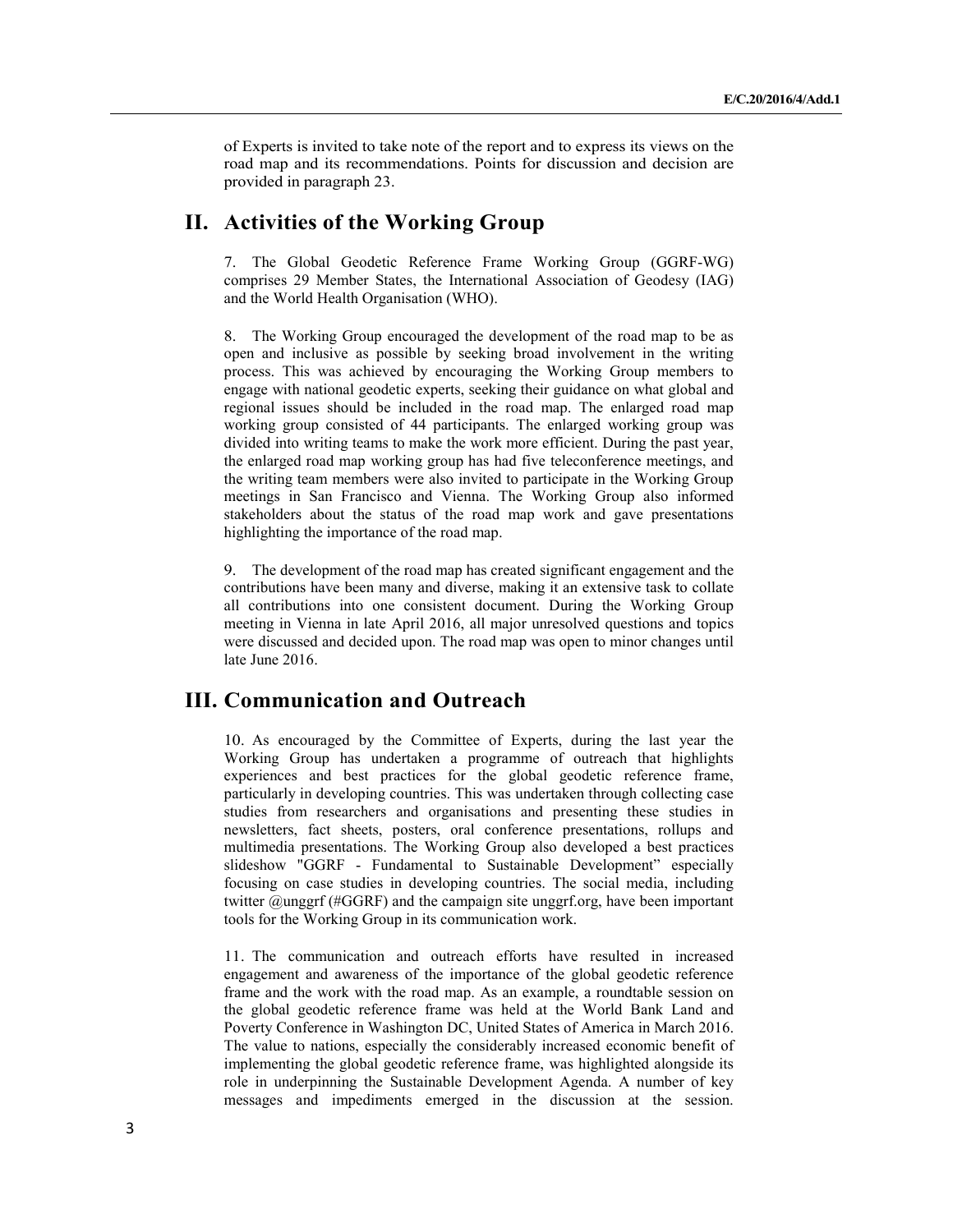Impediments to accessing the GGRF in developing countries include technical and human resource capacity limitations. Other impediments, including a lack of communications infrastructure, security issues, and ongoing funding for infrastructure maintenance, also exist. The need for a diagnostic tool for use by the World Bank Group (WBG) to assess the current geodetic infrastructure in individual countries and regions was noted. The WBG may want to give further consideration to how it addresses access to the global geodetic reference frame in developing countries.

12. At the Fourth High-Level Forum on UN-GGIM, convened in Addis Ababa, Ethiopia in April 2016, the Global Geodetic Reference Frame and accurate positioning systems were highlighted by the World Bank as one of three geospatial investments needed to underpin local, regional, national, and global issues.

13. Inter-regional activities on the global geodetic reference frame included: presentations at the UN-GGIM-AP and UN-GGIM: Europe plenary meetings in October 2015; presentations at the UN-GGIM: Americas and UN-GGIM: Africa meetings in November 2015; and presentation and workshops at the UN-GGIM: Arab States meetings in June 2015 and February 2016. A variety of other regional workshops were held on the global geodetic reference frame, including alongside the Fourth High-Level Forum on UN-GGIM in Addis Ababa where the AFREF working group on the global geodetic reference frame had presentations.

14. A number of presentations were given to IAG constituents including the Global Geodetic Observing System (GGOS) Coordinating Board, and the GGOS Bureau of Networks and Observations. A variety of other briefings and discussions on the road map process were also undertaken.

## **IV. Road Map for the Global Geodetic Reference Frame**

15. As described in General Assembly resolution 69/266, the road map aims to address key elements relating to the development and sustainability of the global geodetic reference frame. The Working Group initiated the planning and development of the road map through the 2015 UN-GGIM Member State survey on the Global Geodetic Reference Frame. Through this consultation, the Working Group identified the audience and scope of the road map and 5 key categories of issues as follow: 1) infrastructure; 2) policy, standards, and conventions; 3) education, training, and capacity building; 4) communication and outreach; and 5) governance.

16. The main target audience of the road map is the Member States of the Committee of Experts. However, it is recognised that another important stakeholder is the broader geodetic community at large. The road map will serve as a principle-based briefing document for national political administrations, nongovernment development organisations who have an interest in the enhancement of the global geodetic reference frame, and more broadly, for the public. The Working Group has spent considerable effort in balancing the technical content of the road map to meet the needs of its target audiences, in order to both serve as a resource for the Committee of Experts as well as the geodetic specialists in each Member State.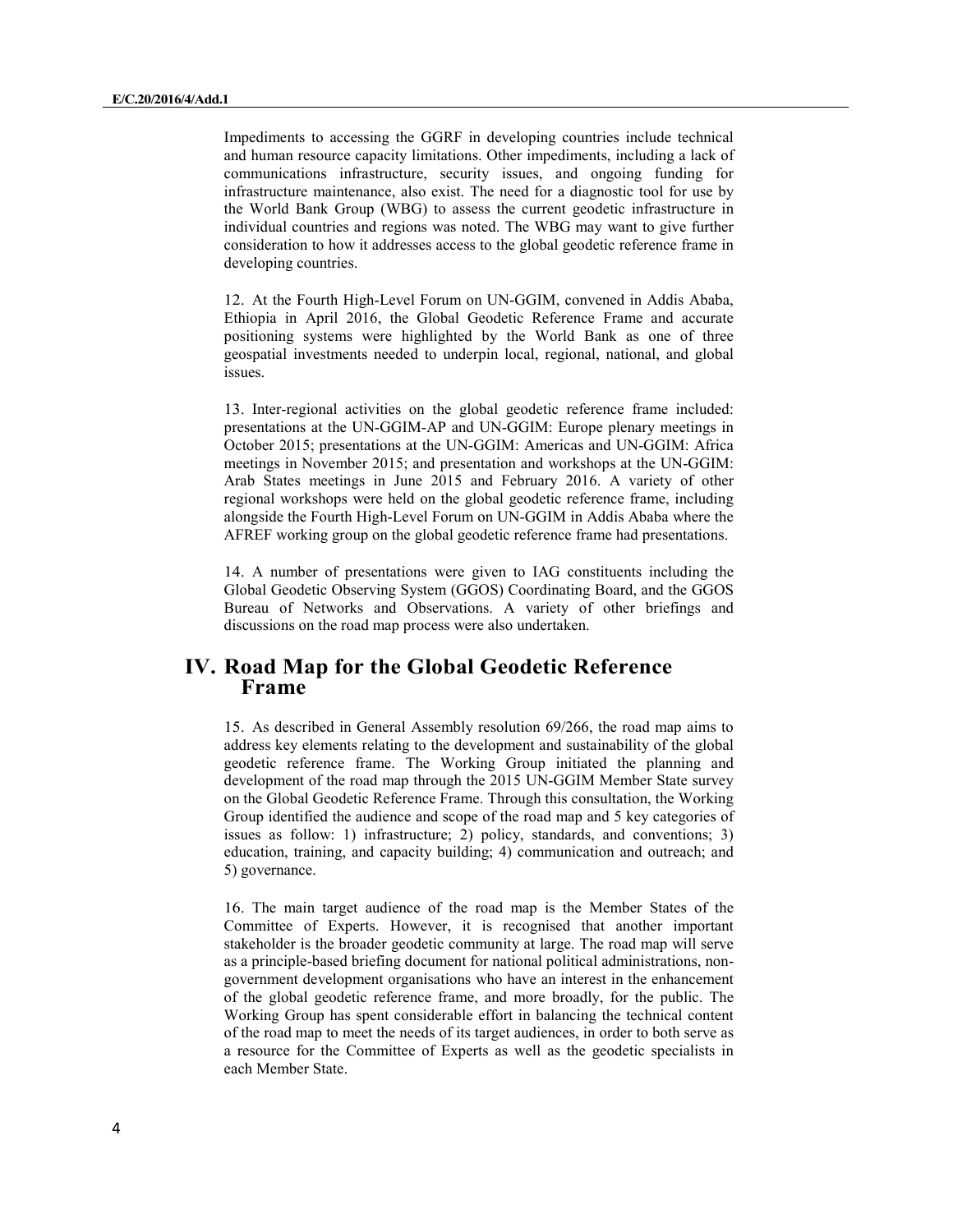17. When defining the scope of the road map, an inclusive interpretation of the term "Global Geodetic Reference Frame" was adopted. The Global Geodetic Reference Frame includes, but is not limited to, products that provide realisations of the celestial and terrestrial reference frames. It also includes the component technique observing systems, data centres, analysis centres, and combination and product centres. The Global Geodetic Reference Frame also includes gravimetric products and physical height systems. The road map addresses global geodetic capability development through education, research and innovation, and capacity building. Importantly the road map will additionally consider governance, collaboration, coordination, outreach and communication as fundamental facilitators to the sustainability of the global geodetic reference frame.

18. The road map for the Global Geodetic Reference Frame for Sustainable Development is provided as an Annex to this report, and has been structured to specifically address the 5 categories of issues. For each issue category, the Working Group has documented the current situation, measures of success, and recommendations. The measures of success ultimately represent our goals, as they are intended to describe in quantifiable terms what a "future state" would look like if the road map recommendations were successfully implemented.

- 19. The highlights of the 5 categories of action issues are:
	- a. Actions must be taken to maintain and upgrade current national infrastructure and secure all Member States accurate access to the Global Geodetic Reference Frame;
	- b. Member States are urged to support efforts to develop geodetic standards, and more openly share their data, standardised operating procedures, expertise, and technology;
	- c. Actions must be taken to raise geodetic competence and skills, as a lack of geodetic capability currently limits utilisation of the global geodetic reference frame in many countries, and hinders their achievement of the sustainable development goals. It also threatens the development and sustainability of the Global Geodetic Reference Frame;
	- d. Actions must be taken to raise the general awareness around the value proposition of the Global Geodetic Reference Frame, as this is necessary for its sustainability; and
	- e. Actions must be taken to improve the Global Geodetic Reference Frame governance mechanism, as this is needed to ensure the sustainability and improvement of the Global Geodetic Reference Frame.

20. In developing the road map, the Working Group has endeavoured to consult with other international groups that have an interest in the Global Geodetic Reference Frame and in accordance with liaisons listed in the Terms of Reference of the Working Group. The Working Group has further consulted regularly with the geodetic Working Groups under each of the five UN-GGIM regional committees. The work on the road map has also revealed a close link between issues in the road map and other UN-GGIM agenda items, which deal for instance with institutional arrangements, policy and legal implications, standards, and fundamental data themes. This opens opportunities for broader joint efforts within activities of the Committee of Experts.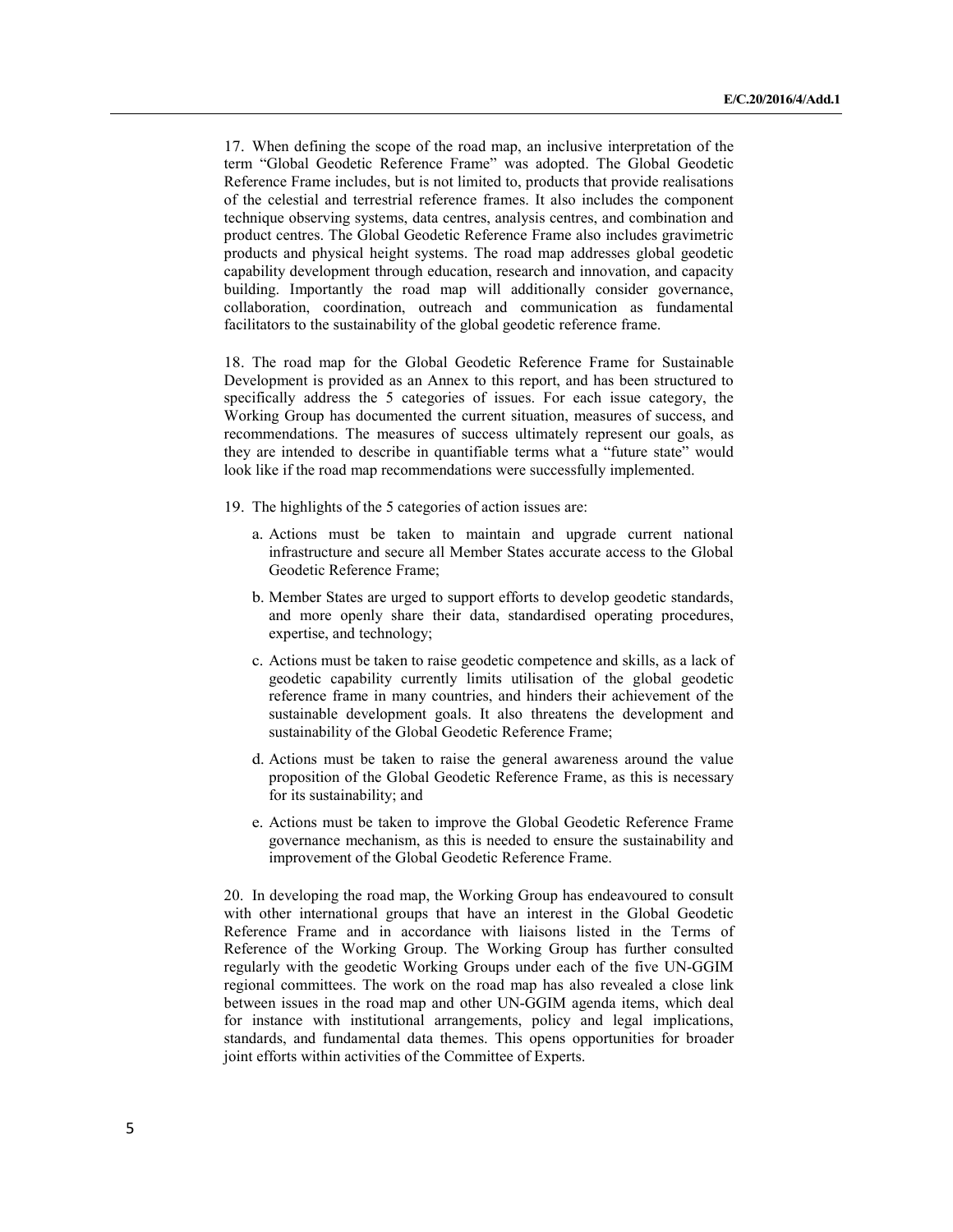21. In developing the road map, the Working Group has identified that there is a need to commence the development of an implementation plan to ensure the recommendations coming out of this exercise are truly linked to national policy developments in the area of geodesy. The Working Group has also identified that there is a need to prioritise and emphasise the need for enhanced governance in order to implement the road map effectively, particularly with respect to being owned and driven by Member States. Therefore, the Working Group proposes that the Committee of Experts agrees to the Working Group commencing the development of an implementation plan for the recommendations in the road map, and to develop and present a report that proposes a new governance structure, including an outline of an appropriate intergovernmental mechanism.

22. The road map is provided as an Annex to this report.

## **V. Points for discussion**

**23. The Committee is invited to:** 

**(a) Take note of the report and the work completed by the Working Group;** 

**(b) Express its views on the road map and the recommendations detailed within the road map with a view to its endorsement;** 

**(c) Provide guidance on the planned activities of the Working Group, specifically: 1) commencing the development of a position paper that proposes an appropriate governance structure for the global geodetic reference frame; and 2) commencing the development of an implementation plan for the recommendations contained in the road map; with both being considered by the Committee of Experts at a future session.**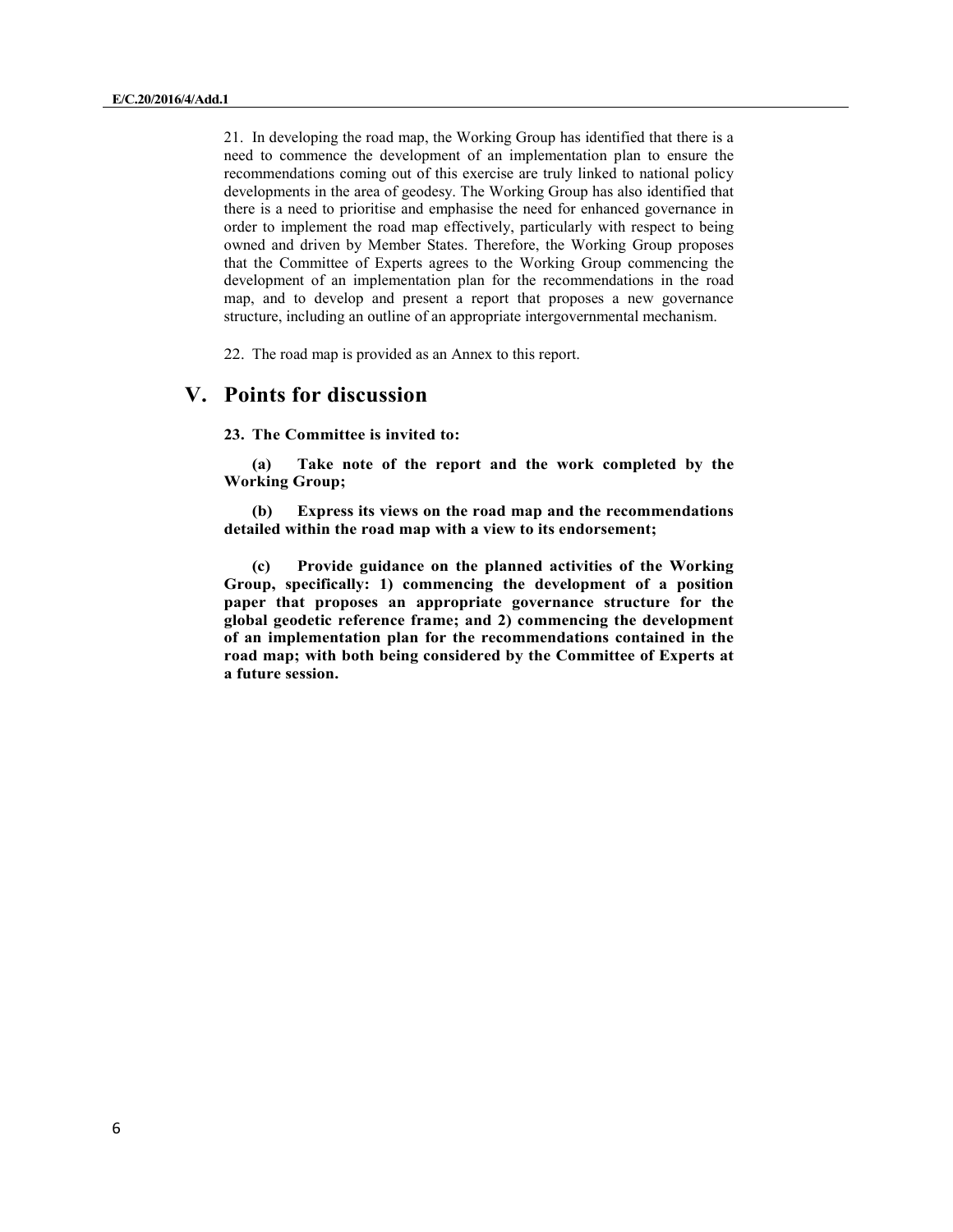**ANNEX 1:** 

# **Road Map for the Global Geodetic Reference Frame for Sustainable Development**

**Developed by the UN-GGIM Working Group on the Global Geodetic Reference Frame**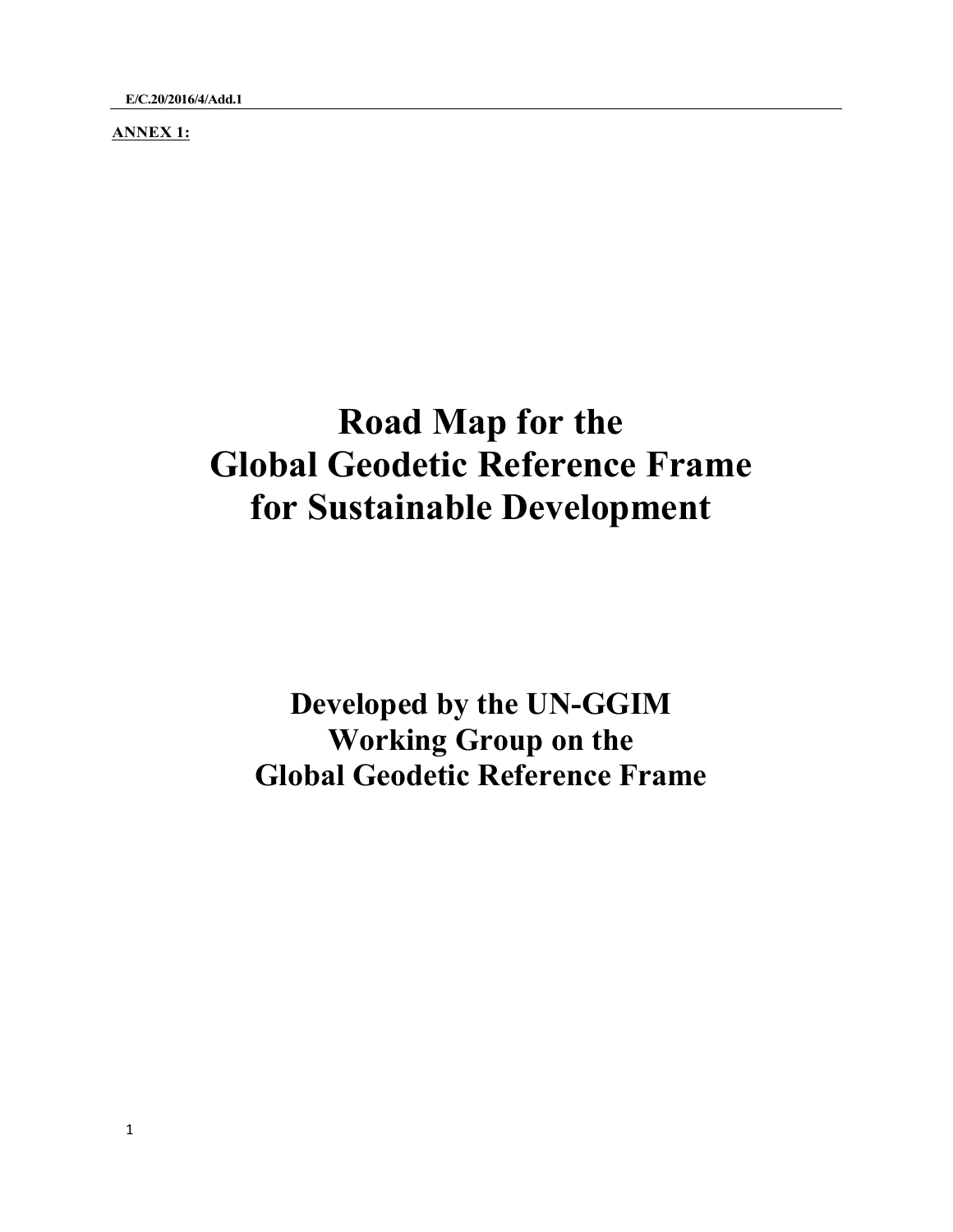## **Executive Summary**

This document contains the road map for the Global Geodetic Reference Frame (GGRF) for Sustainable Development.

It addresses each of the key areas of action described in the operational paragraphs of the UN General Assembly Resolution (A/RES/69/266). It briefly details the current situation and identifies blockages to GGRF development and sustainability. The road map also suggests qualitative measures of success that would indicate if an enhanced and sustainable GGRF was achieved, and recommends actions to assist in achieving these measures. The report builds on the work of the scientific geodetic community (IAG), the UN-GGIM regions, and other interested parties.

The GGRF is the foundation for all geospatial information and plays a fundamental role in Member States reaching the targets of the sustainable development goals and in our everyday lives. Accurately georeferenced spatial information is vital for policy development as it informs everything from urban planning to emergency service response. Importantly, the GGRF underpins land management which is fundamental for economic growth. It is also a key enabler of spatial data interoperability, supporting disaster mitigation and sustainable development.

The GGRF supports environmental monitoring and improving our understanding of the Earth and climate change. It provides valuable information to policy makers who strive for more sustainable development

#### **Geodetic Infrastructure**

The current global distribution of geodetic observatories is not homogeneous. It is particularly sparse in developing regions, such as Africa, Latin America and the Caribbean, and South-East Asia. This poor geometric coverage, coupled with under-performing instruments elsewhere, results in inconsistency and availability issues that jeopardise the GGRF accuracy and sustainability over time for all Member States. This is further exacerbated by geodetic observatories that rely on aging infrastructure, especially the legacy SLR and VLBI systems. This aging infrastructure will ultimately become unreliable and not fit-for-purpose, or fail to meet the emerging observational requirements.

The GNSS technique contributes significantly to the derivation of the GGRF. GNSS is also the most effective technology for accessing the GGRF. In the absence of appropriate GNSS infrastructure in many developing countries, the GGRF is weakened and becomes difficult to access, resulting in it being underutilised. As a consequence, interoperability of geospatial data is not easy to achieve in those countries, which in turn results in loss of competitiveness and societal disadvantage. This is further demonstrated in developing Member States that are at risk of natural disasters such as inundation due to sea level rise, tsunamis, and earthquakes. Addressing GNSS infrastructure gaps is required to help quantify and better manage these natural hazards and facilitate mitigation strategies.

Suggested actions include: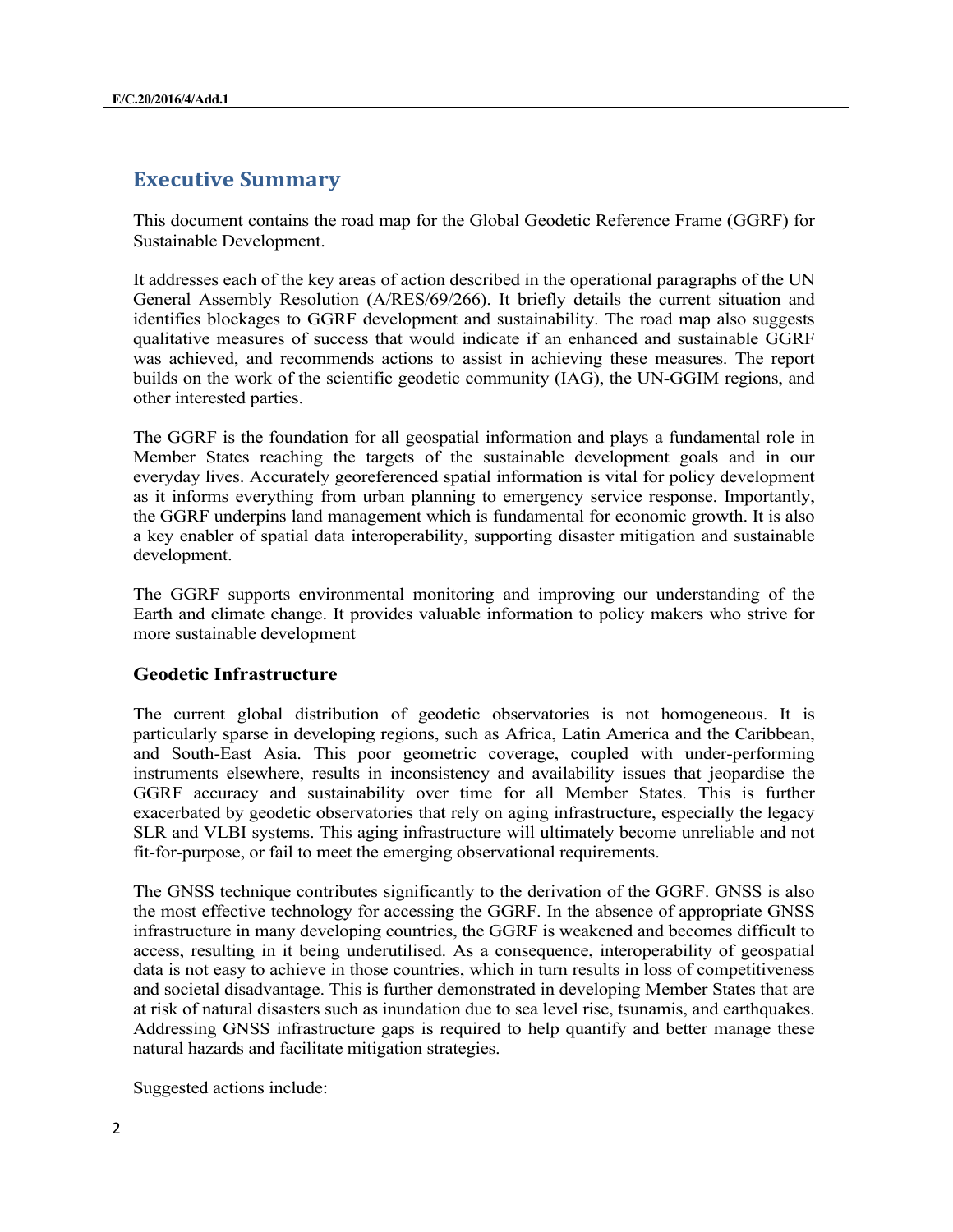- Member States establish sufficient geodetic infrastructure to allow efficient and accurate access to the GGRF. Member States who have the capacity to assist those countries with less capacity do so through bi-lateral and multi-lateral agreements or other arrangements.
- Member States, which have the capacity, assist Member States with less capacity to establish sufficient geodetic infrastructure to efficiently and accurately access the GGRF.
- Member States, working within a coordinated science plan developed by the IAG, commit to maintain current investments in the existing Core Observatories in order to ensure the continuation of the provision of services.
- Member States make efforts to upgrade the current observing systems at geodetic observatories, in particular VLBI and SLR instruments to next generation technologies.
- Member States support the IAG's continued efforts to quantify through simulation the global distribution and specification requirements for geodetic observatories.
- Member States commit to fill the gaps where Core Observatories are needed in order to ensure an optimal geometry and coverage wherever they may exist. Efforts should be made to establish additional Core Observatories in developing regions such as Africa, South-East Asia, Latin America and the Caribbean, and in other areas where gaps exist.

#### **Data Sharing, Policies, Standards and Conventions**

The IAG, with input from the International Organisation for Standardisation (ISO), maintains and develops new standards that allow transparent and repeatable geodetic science to be undertaken. These standards also allow interoperability between technique-specific products.

This knowledge and expertise is of great value to countries wanting to develop capabilities, and more needs to be done to ensure that it is available to those in need.

Suggested actions include:

- Member States support the efforts already undertaken by IAG and standards organisations, including ISO, towards geodetic standards and make these standards openly available.
- Member States more openly share their data, standard operating procedures and conventions, expertise, and technology.
- Member States resolve their concerns that currently limit data sharing, as a valuable contribution to the enhancement of the GGRF.

#### **Education, Training, and Capacity Building**

Utilisation of the GGRF is a foundation for a country's development and sustainability. Lack of geodetic skills blocks this utilisation. Hence, lack of geodetic competence and capability hinders a country's development, sustainability, and the realisation of the sustainable development goals.

The skills required to install and operate geodetic instruments are very specific and possessed by only a small number of people, and the skills required to analyse and combine geodetic observations are even more difficult to obtain. Neither skill set is generally taught in mainstream higher education programs.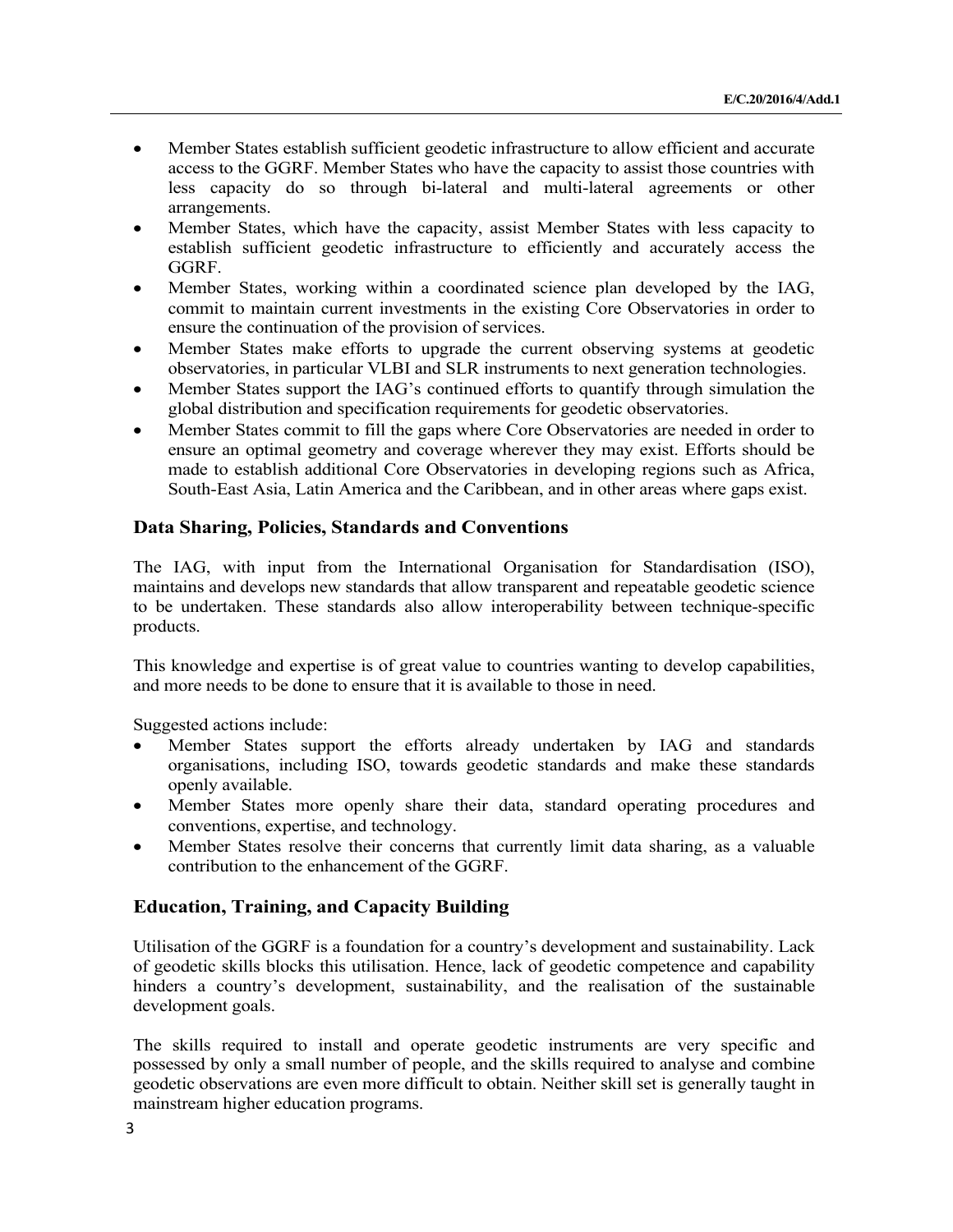Suggested actions include:

- Development organisations consider investments in national and regional geodetic capacity building to ensure efficient access to and utilisation of the GGRF in developing countries.
- Member States in cooperation with the IAG establish a global geodetic technical assistance program.
- Member states with insufficient capacity to build and develop the necessary geodetic capabilities and infrastructure will be assisted by those Member States possessing the capacity to do so. This assistance will ensure efficient and accurate access and utilisation of the GGRF in order to realise sustainable development goals globally.
- Member States take actions to ensure educational institutions recognise the importance of geodetic science, and increase the availability of geodetic-focused degrees, as well as increase the number and availability of geodetic courses in other associated degrees.
- Member States openly share all geodetic skills.

#### **Communication and Outreach**

It is evident that general awareness around the value proposition of the GGRF is necessary for its sustainability. If decision makers do not understand the value of an investment in the GGRF, then they are unlikely to prioritise GGRF investments above other initiatives. There is a requirement for good communication to improve the sustainability of the GGRF.

Suggested actions include:

- Member States cooperate to establish an agreed and coordinated global geodetic outreach program.
- Member States support and enhance outreach in accordance with the global geodetic outreach program.
- Member States initiate, encourage, and promote better outreach cooperation between national communications experts and geodetic experts.
- Member States use the developed communication strategy and tools (including newsletters, animation video, unggrf.org and social media @unggrf) for the purpose of raising the base level of awareness around the benefits of the GGRF to society.
- If necessary, Member States translate communication tools to make them understandable nationally.

#### **Governance**

There are currently many governance mechanisms in place that loosely coordinate the maintenance and development of the GGRF. These are based on best-efforts collaboration, with no contractual guarantee of continuity in the long term. Improved governance, particularly with respect to being owned and driven by Member States, is required to address this weakness and ensure the sustainability and improvement of the GGRF.

Suggested actions to compensate this are:

- a) The Member States note the importance of effective governance to the sustainability and enhancement of the GGRF
- b) The Members States collectively commence the development of an implementation plan for the recommendations in the GGRF road map.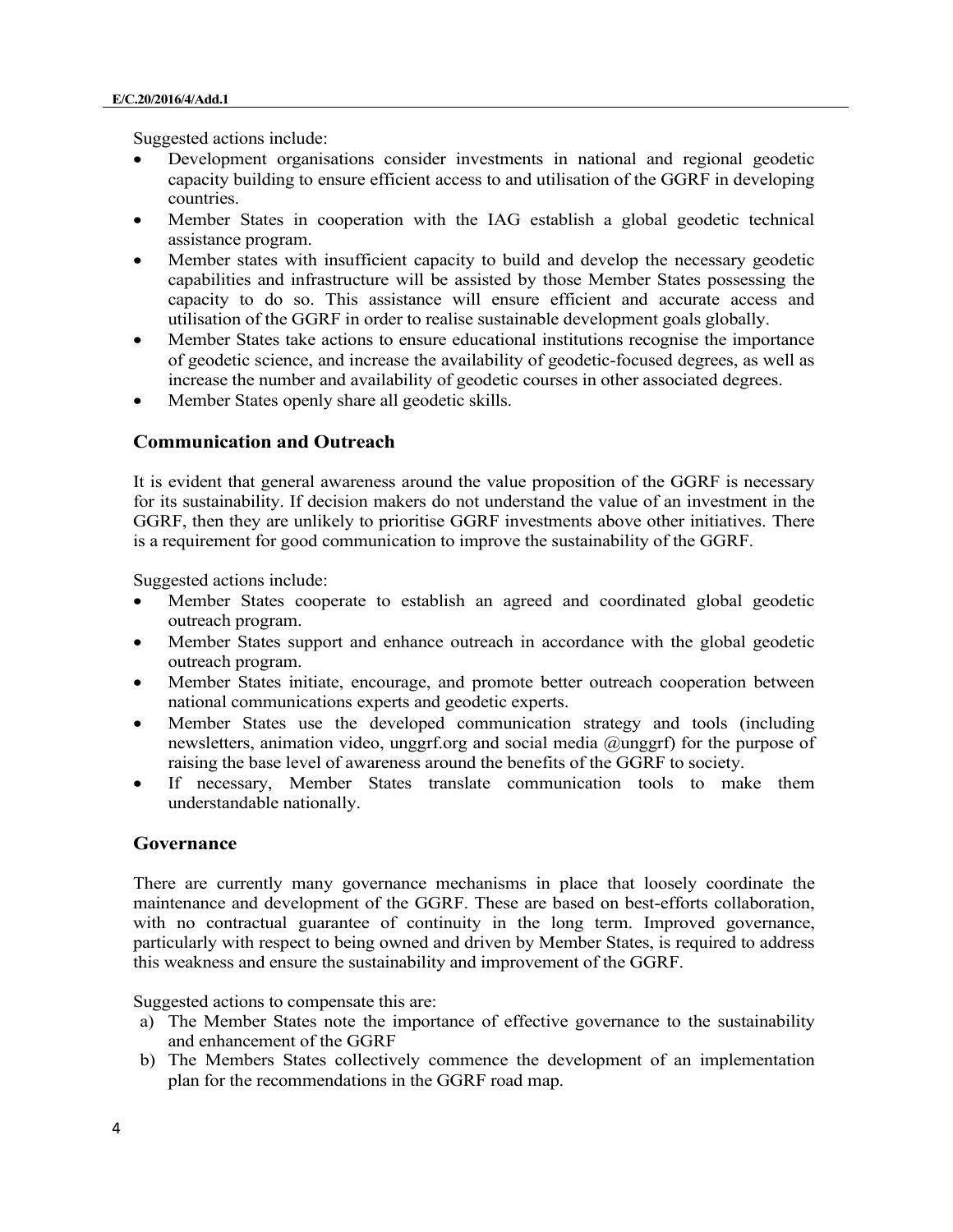## **Table of Contents**

| <b>Executive Summary</b>   |                                                   |                                            |
|----------------------------|---------------------------------------------------|--------------------------------------------|
| $\circ$                    | Geodetic Infrastructure                           | $\begin{array}{c} 2 \\ 2 \\ 3 \end{array}$ |
| $\circ$                    | Data Sharing, Policies, Standards and Conventions |                                            |
| $\circ$                    | <b>Education Training and Capacity Building</b>   | $\overline{\mathbf{3}}$                    |
| $\circ$                    | Communication and Outreach                        | $\overline{4}$                             |
| $\Omega$                   | Governance                                        | 4                                          |
|                            | Glossary of Terms                                 | 6                                          |
| Introduction               |                                                   | 8                                          |
| $\circ$                    | The Road Map Vision                               | 8                                          |
| $\circ$                    | Road Map Audience and Scope                       | 9                                          |
| Geodetic Infrastructure    |                                                   | 9                                          |
| $\circ$                    | <b>Current Situation</b>                          | 9                                          |
| $\circ$                    | <b>Measures of Success</b>                        | 13                                         |
| $\circ$                    | Recommendations                                   | 13                                         |
|                            | Data Sharing, Policies, Standards and Conventions | 14                                         |
| $\circ$                    | <b>Current Situation</b>                          | 14                                         |
| $\circ$                    | <b>Measures of Success</b>                        | 16                                         |
| $\circ$                    | Recommendations                                   | 16                                         |
|                            | <b>Education Training and Capacity Building</b>   | 16                                         |
| $\circ$                    | <b>Current Situation</b>                          | 16                                         |
| $\circ$                    | <b>Measures of Success</b>                        | 17                                         |
| $\circ$                    | Recommendations                                   | 17                                         |
| Communication and Outreach |                                                   | 18                                         |
| $\circ$                    | <b>Current Situation</b>                          | 18                                         |
| $\circ$                    | <b>Measures of Success</b>                        | 19                                         |
| $\circ$                    | Recommendations                                   | 19                                         |
| Governance                 |                                                   | 19                                         |
| $\circ$                    | <b>Current Situation</b>                          | 19                                         |
| $\circ$                    | <b>Measures of Success</b>                        | 20                                         |
| O                          | Recommendations                                   | 21                                         |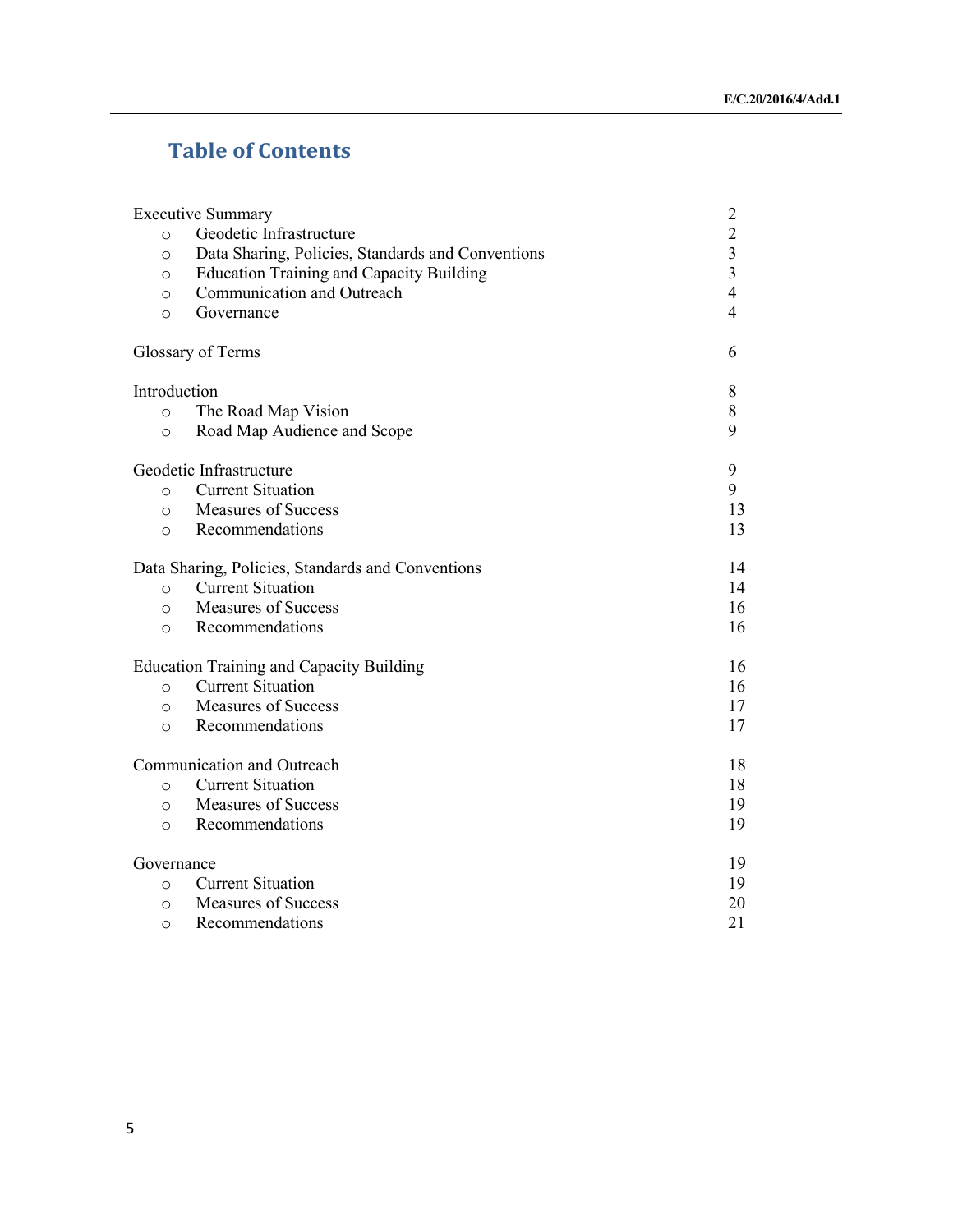## **Glossary of Terms**

**Global Geodetic Reference Frame (GGRF):** An authoritative, reliable, highly accurate, and global spatial referencing infrastructure. The GGRF includes the celestial and terrestrial reference frame products and Earth Orientation Parameters (EOPs) that connect them, the infrastructure used to create it, and the data, analysis, and product generation systems. The GGRF also includes gravimetric observations, products and height systems which underpin measurements of elevation.

**Geodetic Infrastructure**: Includes VLBI, SLR, GNSS, DORIS, gravimetric, and other geodetic instrumentation which underpin the GGRF. It includes sea-level tide gauges and dense networks of GNSS stations that support positioning services. It also includes the systems and human resources required to undertake geodetic analysis and the provision of services.

**Global Navigation Satellite Systems (GNSS)**: a generic term for satellite based positioning systems which include USA's Global Positioning System (GPS), Russia's GLONASS, Europe's Galileo, China's Beidou, Japan's QZSS and India's IRNSS. GNSS are used for precise positioning and navigation on the Earth and in space and – in its global application - to monitor polar motion and the length-of-day.

**Satellite Laser Ranging (SLR**): SLR is a global observing technique that provides laser range measurements to satellites, which are accumulated to determine satellite orbits and Earth parameters such as precise station positions, polar motion, and the gravity field of the Earth.

**Very Long Baseline Interferometry (VLBI)**: VLBI is a global measurement technique that uses radio telescopes on the Earth to receive signals from extra galactic radio sources. VLBI is used to determine the baseline length between two stations of a network, the coordinates of the radio sources, and the rotation of the Earth around its axis and its orientation in space.

**DORIS**: Doppler Orbitography Radiopositioning Integrated by Satellite (DORIS) is a global measurement technique that uses ground-based radio beacons emitting a signal which is picked up by receiving satellites. DORIS is used for satellite orbit determination, and also for positioning.

**Gravimetry:** Is a technique for measuring the gravity of the Earth and its temporal variations. Instrumentation includes absolute and superconducting gravimeters.

**Core Observatory**: A geodetic observatory employing the four space geodetic techniques (DORIS, GNSS, SLR, VLBI) allowing the combination of all observation data to obtain a common terrestrial reference frame. At the core observatory, gravimetric instruments and, if possible, other geodetic and geophysical instrumentation should be established, enabling the connection between the space geodetic techniques used for the terrestrial reference frame and the gravity field of the Earth. Core Observatories are the backbone of the GGRF.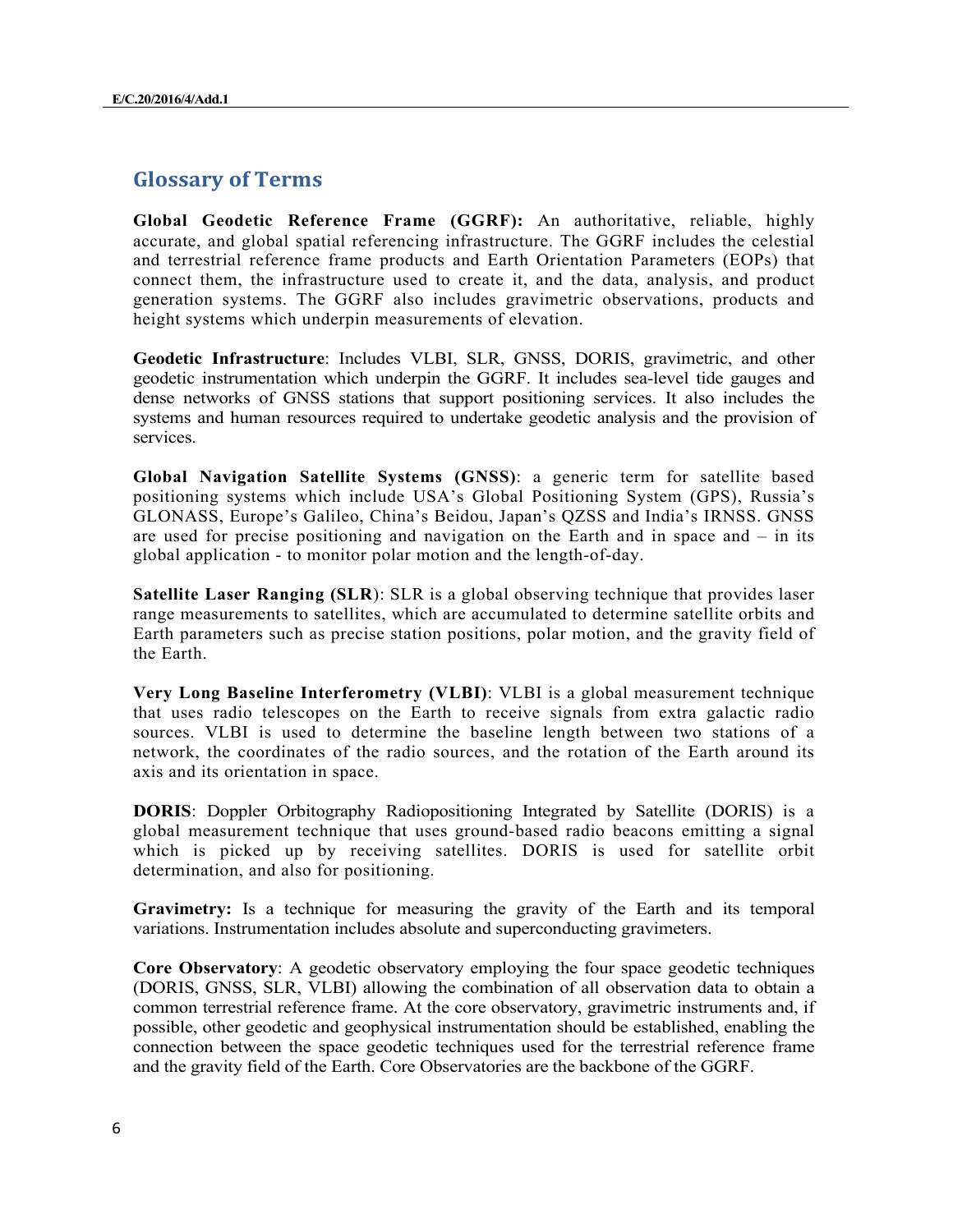**Co-location on ground**: Terrestrial geodetic stations with more than one space geodetic technique (such as GNSS and SLR, or GNSS and VLBI) allowing the connection between the reference frames realised by the particular techniques.

**Co-location in space**: A combination of different space geodetic techniques on the same satellite.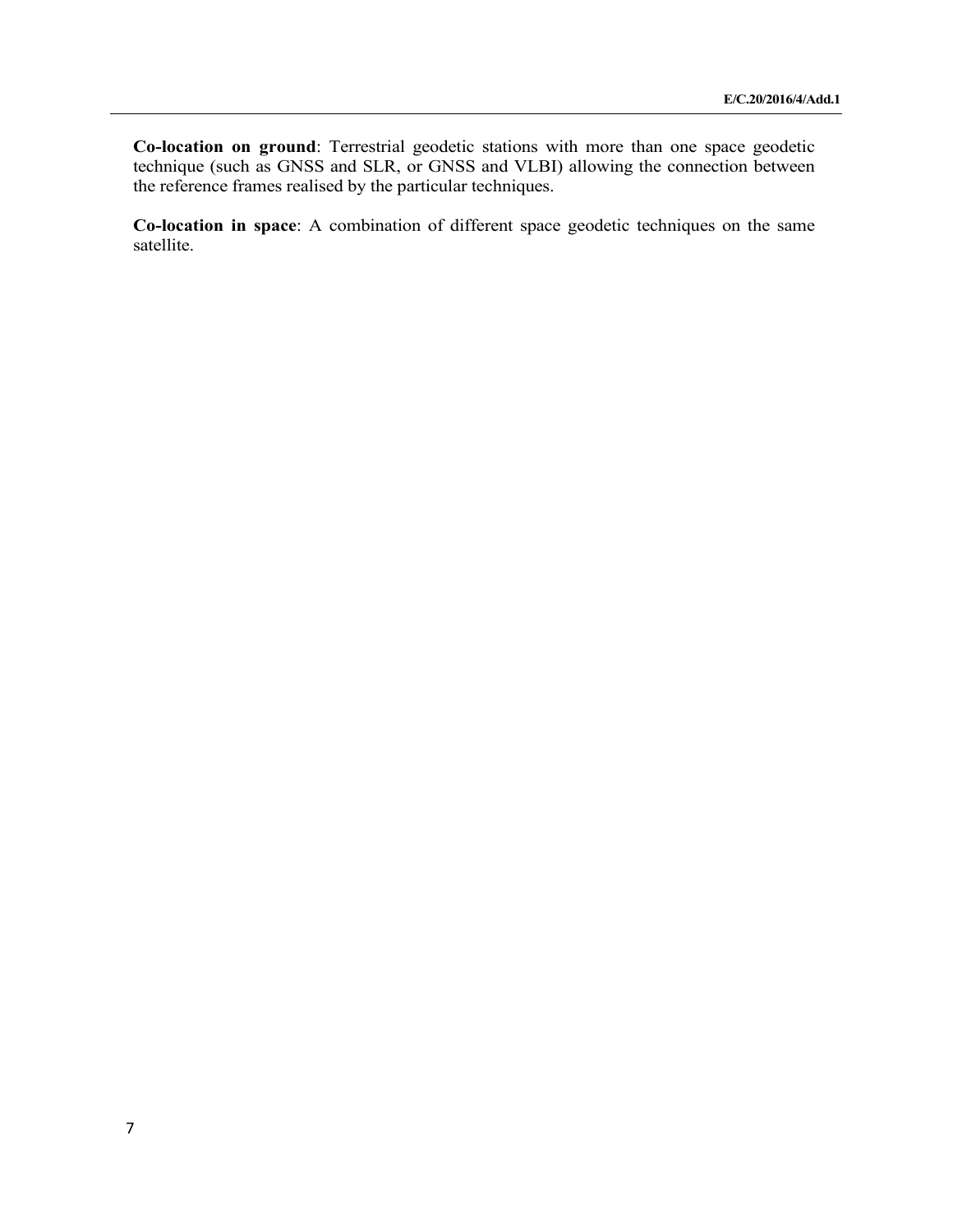## **Introduction**

#### **The Road Map Vision**

Position, or location, is increasingly important in modern society as it describes where objects and people have been, where they currently are, and where they will be in the future. It allows rights and responsibilities associated with ownership of objects or property to be described. It also describes the relationships between objects. Expertise in location based information is the field known as Geospatial Information Management. The position of a point on or around the Earth is expressed as a set of numbers called coordinates, using a given coordinate system, such as Geographical (latitude, longitude, altitude) or Cartesian (X, Y, Z). The coordinates are ideally referred to a mathematically well-defined geodetic reference frame.

A consistent and stable geodetic reference frame allows the location of items to be monitored through time as they move. It also allows items from different locations to be compared. Thus data sets can be seamlessly merged into a single "image" of our earth. To extend this concept further, Geodetic reference frames serve as the basis for three-dimensional, timedependent positioning at global, regional, national, and local scales, for geospatial applications such as land tenure, engineering construction, precise navigation, geoinformation acquisition, geodynamics, sea level change monitoring, and other geoscientific studies.

A geodetic reference frame is necessary to consistently reference or tag features with coordinates. Increasingly, the use of the Global Positioning System (GPS) and other Global Navigation Satellite Systems (GNSS) to derive those coordinates means that a global geodetic reference frame is required. One of the most common uses for this technology is currently smart phones, which allow users to interface their current position with a multitude of applications (apps). A global geodetic reference frame also provides the platform from which Earth Sciences (such as Global Change studies) can be undertaken, monitoring changes in the planet on which we live and rely.

The Global Geodetic Reference Frame (GGRF) is underpinned by an infrastructure that consists of globally distributed observatories and satellite tracking stations. The physical infrastructure of the GGRF is complemented by an internationally organised effort of data centres and analysis teams within governments and the scientific community that, on an ongoing basis and often in real-time, provide products, corrections, and models that enable the establishment of, or access to, the GGRF.

The GGRF has supported all Earth observations from space as well as a range of scientific endeavours that improve the understanding of the Earth system and global science. It is also a critical enabler of geospatial data interoperability, thus enabling imagery, environmental and other mapping data to be located on the ground and seamlessly integrated with other data systems to inform government policy and decision making. Therefore, the importance of the GGRF is growing as new geospatial applications in location-based services, intelligent transport, precision agriculture, and industrial automation emerge globally.

The GGRF enables the interrelationship of georeferenced measurements taken anywhere on the Earth and underpins many Earth science and societal applications, including sea level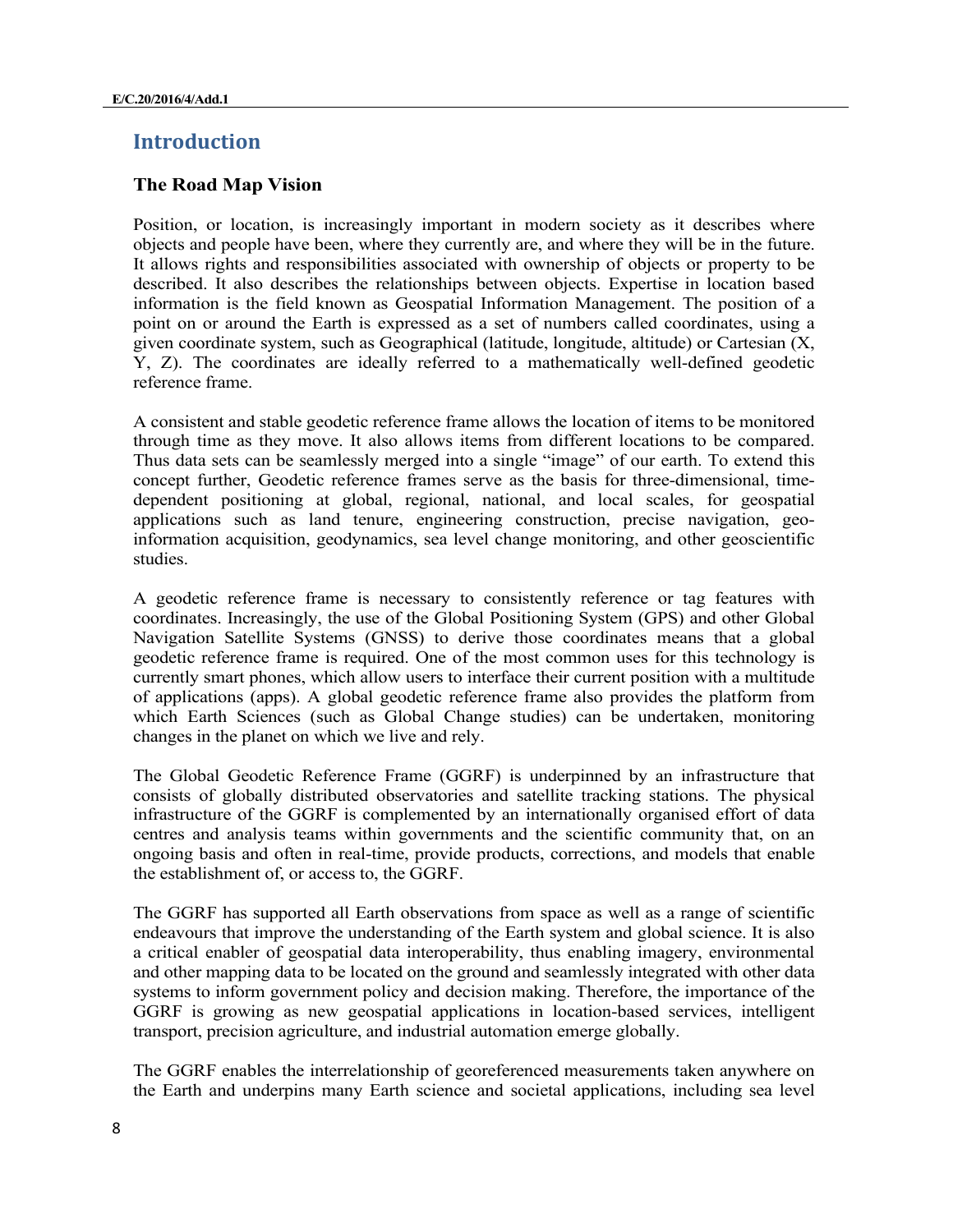and climate change monitoring, natural hazard and disaster management, and industry applications where precise positioning enables efficiencies, including mining, agriculture, transport, and construction. It supports environmental monitoring and improving our understanding of the Earth and climate change, is essential for effective decision-making, and finds applications in geospatial information management, mapping, and navigation.

Geospatial information services and platforms, including those that are space derived, have become critical technologies to support national development, economic growth, improved decision making, enhanced policy formulation, and contribute to global challenges. These technologies provide an important platform from which sustainable development can be measured. The systemic nature of geospatial capabilities means that they impact a very broad range of endeavours outside the classical field of surveying, for instance routine health services delivery, disease surveillance, as well as health and emergency response.

Given the significant value and benefit of the GGRF to society, it is surprising that it is so poorly understood by non-specialists, and that a more sustainable maintenance and development program is not regimented within the UN member states. The GGRF relies on global observations and international data sharing. Consequently, international cooperation is vital to realise the GGRF. No one country or organisation can do this alone.

This road map aims to enhance the sustainability of the GGRF by recommending the establishment of appropriate governance, policies, education and capacity building, infrastructure investment, and communication and outreach activities.

#### **Road Map Audience and Scope**

The audience of the road map is intended to be the Member States of the UN GGIM Committee of Experts. It is however noted that the road map will also serve as a briefing document to national political administrations, and more broadly for public education.

For the purposes of the road map, an inclusive interpretation of the term GGRF has been adopted. The GGRF includes, but is not limited to, products that provide realisations of the celestial and terrestrial reference frames and the EOPs that connect them. It also includes the component technique observing systems, data centres, analysis centres, and combination and product centres. The GGRF also includes gravimetric products and physical height systems. The road map addresses global geodetic capability development through education, research and innovation, and capacity building. Importantly the road map will also consider governance, collaboration, coordination, outreach and communication as fundamental facilitators to sustainability of the GGRF.

## **Geodetic Infrastructure**

#### **Current Situation**

The progress made by Member States over the past three decades in developing and delivering high quality geodetic products is reliant on the best-effort contributions of several hundred individual organisations. The term "best-effort" is intended to reflect the collaborative nature of these contributions which generally lack formal agreements to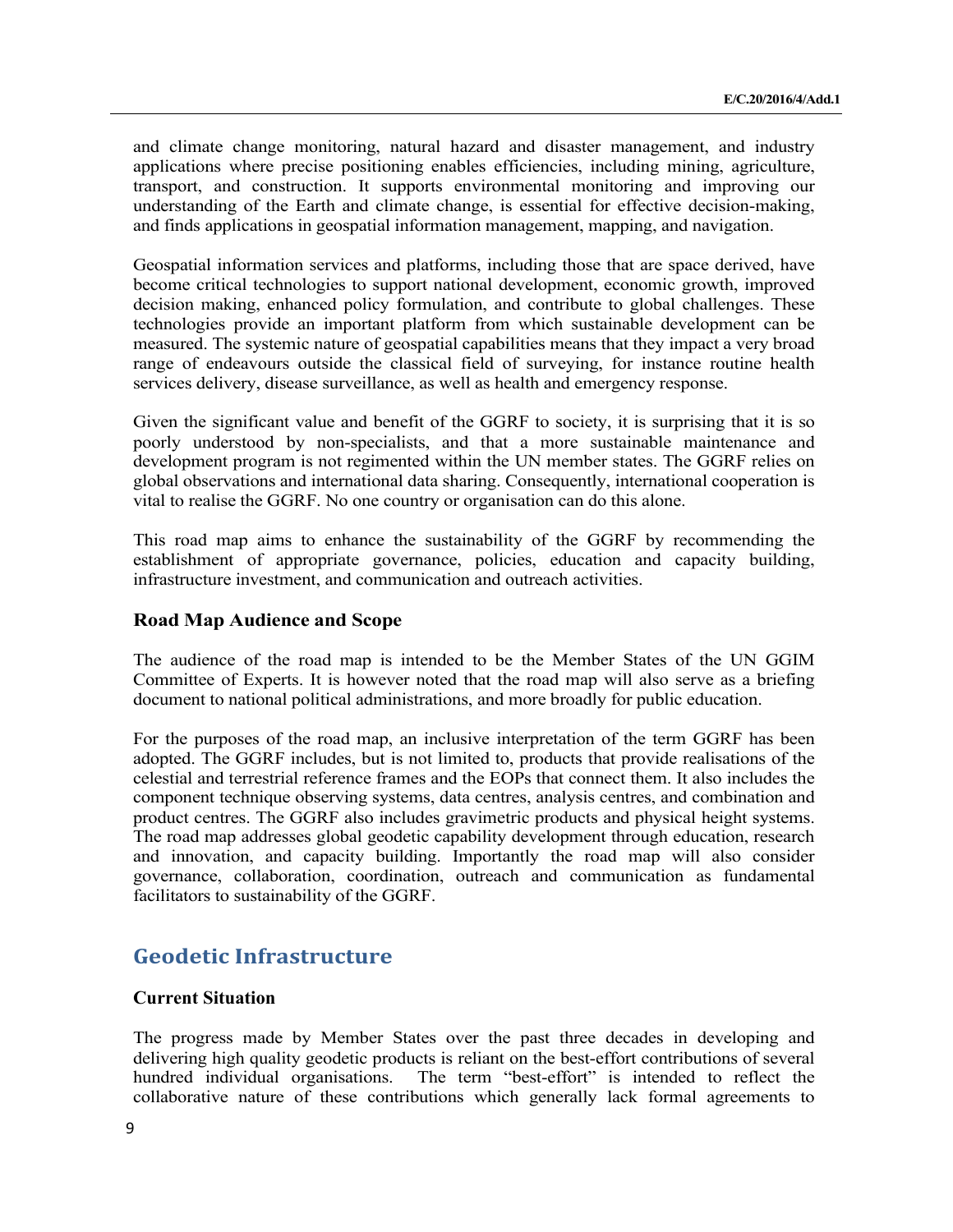continue participation or achievement of desired performance levels. Participation in the GGRF is currently through voluntary collaboration, largely under the auspices of the International Association of Geodesy (IAG) and its Global Geodetic Observing System  $(GGOS)^1$ .

Noting the societal reliance on the GGRF and the positive impact on economic development of its use, it is of concern that very few formal agreements that ensure GGRF sustainability are in place.

The key element of the GGRF is the availability of both a sufficient number and global distribution of Core Observatories. The current global distribution of existing Core Observatories is not homogeneous, and is particularly sparse in developing regions, such as Africa and South-East Asia. Additionally, a large percentage of Core Observatories rely on aging infrastructure, especially the SLR and VLBI systems. This aging infrastructure will ultimately become unreliable and not fit-for-purpose. Poor geometric coverage, coupled with under-performing instruments elsewhere, results in inconsistency and availability issues that jeopardise the GGRF accuracy and sustainability for all Member States over time.

Each of the geodetic techniques (VLBI, SLR, GNSS, DORIS, and gravimetry) is necessary for the GGRF. Consequently, all techniques are to be maintained and their infrastructure sustained and enhanced. The individual geodetic observatories are typically funded, installed and operated by national mapping organisations, space agencies, research groups, and universities using research grants or short term funding.

The currently adopted product for the terrestrial geometric part of the GGRF is the International Terrestrial Reference Frame (ITRF) <sup>2</sup> . The ITRF has been developed and maintained by the International Earth Rotation and Reference Systems Service (IERS)<sup>3</sup>, a joint service of the International Union of Geodesy and Geophysics (IUGG) and the International Astronomical Union (IAU). The ITRF is fundamental to various positioning (location-based) and Earth science applications. It is adopted and used by the IAG and other geoscience communities as the standard and most accurate global spatial referencing system available.

The International Terrestrial Reference System (ITRS) Centre, using suitable combination software, unifies the individual technique frames to form the ITRF, which is updated every 3-5 years. The implementation of the ITRF is fundamentally based on a rigorous combination and unification of geodetic products, provided by the space geodetic measurement techniques, through their co-located measuring instruments at Core Observatories. The geodetic techniques that provide measurements for the implementation of the ITRF include the GNSS, SLR, VLBI, and DORIS. These space geodetic techniques are organised as scientific services under the umbrella of the IAG: the International GNSS Service<sup>4</sup>, the International VLBI Service for Geodesy and Astronomy<sup>5</sup>, the International Laser Ranging Service<sup>6</sup> and the International DORIS Service<sup>7</sup>.

<sup>1</sup> www.ggos.org

<sup>2</sup> ITRF: http://itrf.ign.fr/

<sup>3</sup> IERS: http://www.iers.org

<sup>4</sup> IGS – http://igs.org/

<sup>5</sup> IVS – http://ivscc.gsfc.nasa.gov 6 ILRS – http://ilrs.gsfc.nasa.gov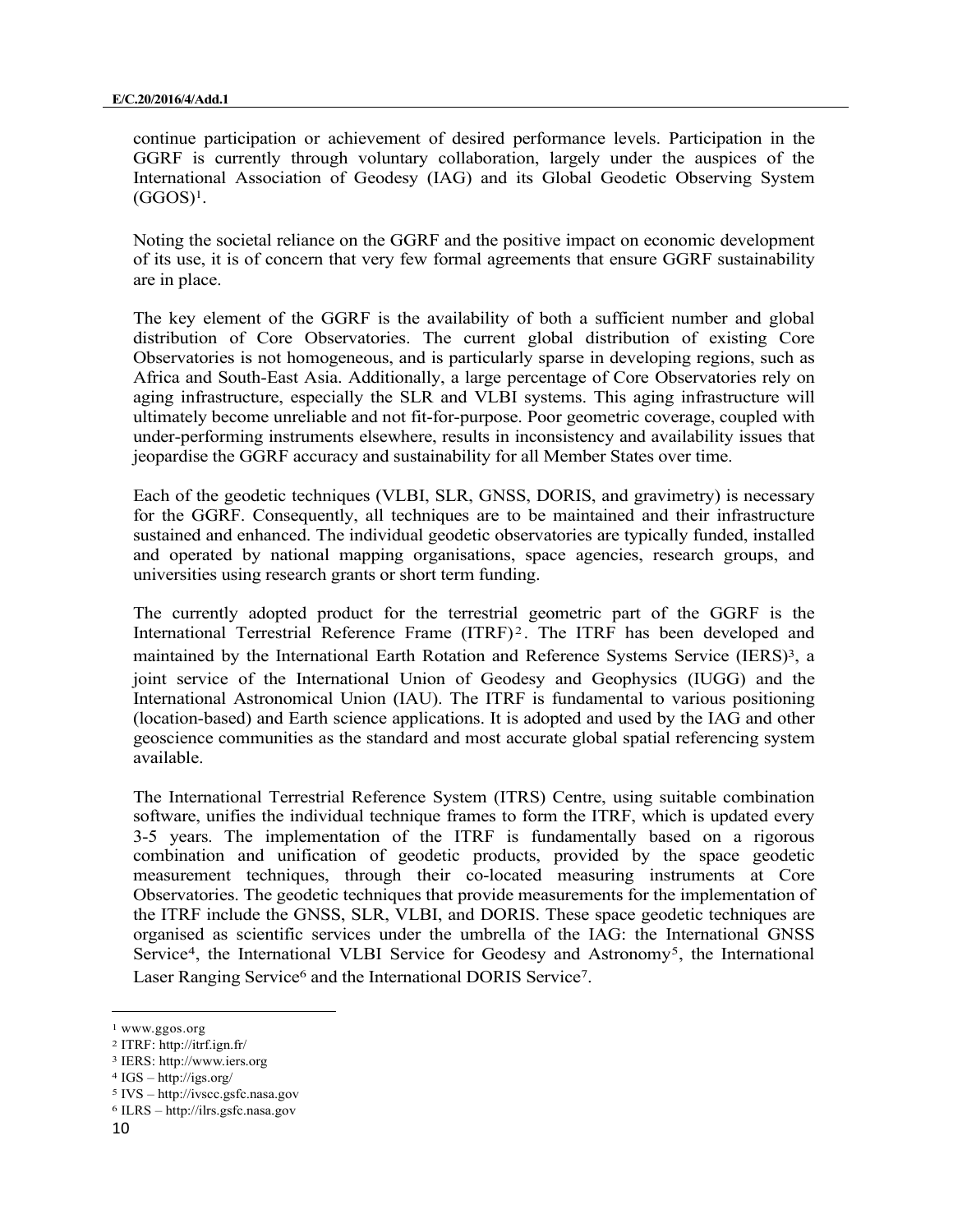GNSS is the critical technique for connecting the other space geodetic techniques together because of its relatively low infrastructure cost. Accordingly, all space geodetic observatories need to be equipped with GNSS instrumentation. Where possible, GNSS infrastructure should also be collocated with Absolute Gravity stations to allow for connection between the geometric and gravimetric products.

The currently adopted product for the celestial part of the GGRF is the International Celestial Reference Frame (ICRF), developed and maintained by the International Astronomical Union (IAU) and the IERS. Its implementation is based on Very Long Baseline Interferometry (VLBI) data, in the form of equatorial coordinates of primary extragalactic radio-sources. It is connected to the ITRF, via Earth Orientation Parameters (EOPs) series determined by the IERS.

The products for the physical part (gravity data, geopotential models, and height systems) of the GGRF are coordinated by the International Gravity Field Service (IGFS) of the IAG. The IGFS was established to coordinate the collection, validation, archiving, and dissemination of gravity field related data. Geometry and gravity infrastructure networks are maintained mostly independently, although several Core Observatories include continuous gravity or repeated gravity observations. Not all countries have established modern national gravity reference networks based on precise absolute gravity measurements, which provide the frame for spatially densely distributed gravity data for geoid, regional, and national height system determinations. In addition to the terrestrial observation networks, there is a dependency on the continuity of dedicated satellite missions in order to monitor gravity and sea level. Thus, there are only very few co-locations for connecting geometry and gravity.

Responsible agencies collect the geodetic observations and make them openly available through data centres to research groups and analysis centres. The latter, using sophisticated physical and mathematical models coded in highly precise software packages, generate geodetic products per technique, such as satellite orbits, station positions, Earth orientation parameters, and geopotential models.

Geodetic infrastructure maintenance and operation of data and analysis centres are undertaken by the infrastructure custodians in accordance with agency funding and program priorities, often using research grants and generally without any legally binding international agreements. While this is generally done in accordance with the specifications agreed within the technique services, there is no binding commitment for adherence to specifications or service continuity.

The GNSS technique contributes significantly to the derivation of the GGRF. GNSS is also the most effective technology for accessing the GGRF. In the absence of appropriate GNSS infrastructure in many developing countries, the GGRF is weakened and is difficult to access, resulting in underutilisation. As a consequence, interoperability of geospatial data is not easy to achieve in those countries, which in turn results in loss of competitiveness and societal disadvantage. This is further demonstrated in developing Member States that are at risk of natural disasters such as inundation due to sea level rise, tsunamis, and earthquakes. Addressing GNSS infrastructure gaps is required to help quantify and better manage these natural hazards and facilitate mitigation strategies.

<sup>7</sup> IDS – http://ids.cls.fr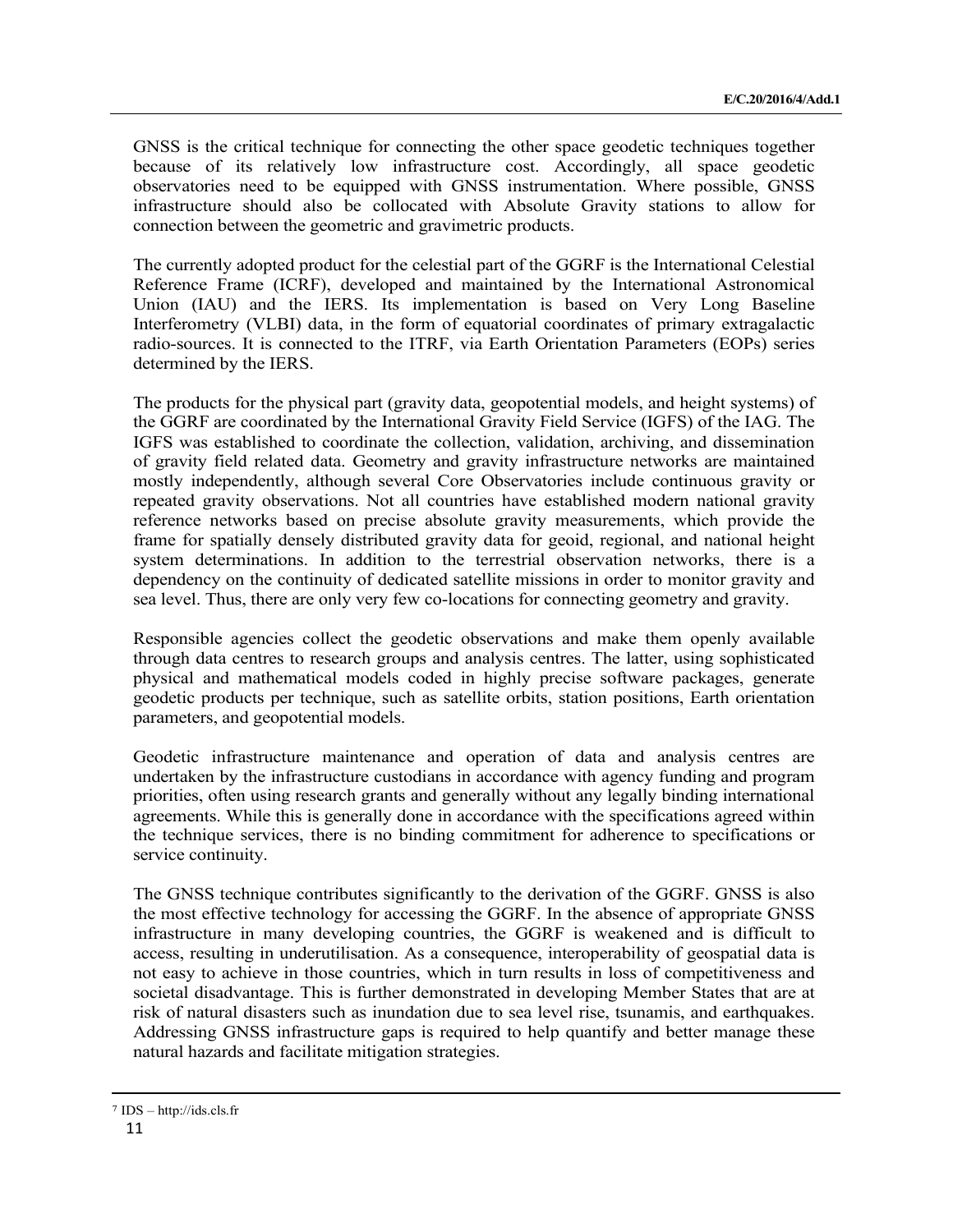Regional and national GNSS permanent networks are developed and operated by many countries, through investments of national mapping agencies, space agencies, universities, and research groups. The main purpose of these permanent networks is the establishment of modern regional and national reference frames, connected to, and compatible with, a globally consistent reference frame, e.g. ITRF. These reference frames may also be utilised for geophysical and other scientific investigations. Many countries and regions are challenged by the dynamics of the Earth and the lack of accurate access to the GGRF, due to the sparsity of geodetic GNSS infrastructures and limited technical capabilities, resulting in their national reference systems becoming inconsistent with the GGRF. Gaps in the distribution of GNSS infrastructure are evident in parts of Africa, Latin America and the Caribbean, and Asia Pacific. Skill shortages also restrict utilisation of these infrastructures where they do occur.

GNSS-based national, regional and global reference frames (including the World Geodetic System - WGS84-GPS-based realisations) now align to the ITRF. At the regional level, some IAG components (AFREF-Africa, APREF-Asia-Pacific, EUREF-Europe, NAREF-North America, SIRGAS-Latin America and the Caribbean, and SCAR-Antarctica) are organised specifically to establish regional reference frames that are connected to, and compatible with, an agreed global standard.

For example, the African Geodetic Reference Frame (AFREF) was conceived as a unified geodetic reference frame that provides a fundamental basis for national and regional reference networks fully consistent and homogeneous with the International Terrestrial Reference Frame (ITRF). To achieve this, GNSS Continuously Operating Reference Stations (CORS) were established.

In order to optimally achieve AFREF's main objective of realising a unified and modern geodetic reference frame for Africa, there is a need for participation by all African countries, which are currently at different stages of implementation of AFREF. UN GGIM: Africa, AFREF Working Group is currently being chaired by Kenya. There are developed and documented guidelines for the requirements and installation of AFREF permanent stations, which are based mainly on the International GNSS Service (IGS) guidelines. To date, there are at least seventy (70) permanent stations in Africa that submit real time data to the AFREF operational data centre, located in the Chief Directorate of National Geospatial Information, Republic of South Africa. Information sharing on AFREF is usually done through the AFREF newsletter, which is accessible on the web site of the AFREF data centre.<sup>8</sup>

Other permanent GNSS networks that are established by space agencies, universities, research institutions, or observing programs for specific scientific applications in areas such as sea level rise and tsunamis also exist. One such GNSS network supports the Global Sea Level Observing System (GLOSS) program. The GLOSS network is relatively good in developed countries, but faces ongoing challenges in many parts of the world, primarily because of the lack of co-located GNSS instruments. Consequently, mitigation of sea level change impacts is difficult.

The GGRF relies on an international community that operates infrastructure, data collection, and analysis. The workforce of the GGRF is supported by national mapping and space

<sup>8</sup> www.rcmrd.org/index.php/afref-data-centre.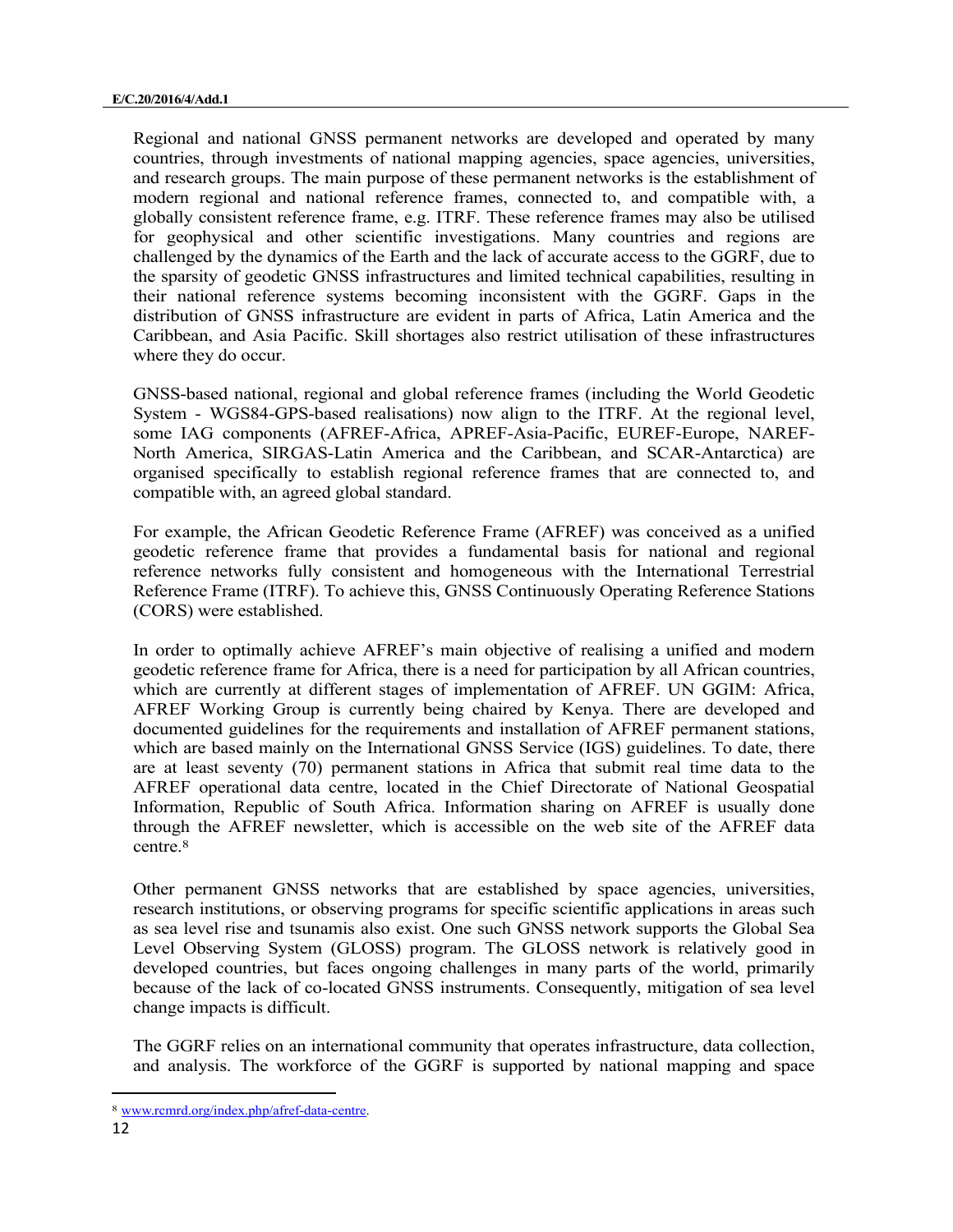agencies, as well as researchers from universities. A large proportion of the workforce contributing to the GGRF does so with scientific motivation, and therefore their contribution is often research project based, and without long-term funding.

Geodetic data analysis methods and procedures have steadily improved, but they need to be further developed if enhancement of the GGRF is to be achieved. There is also an emerging requirement for (near) real time products, which are not adequately served by some of the current infrastructure, data collection systems and analysis activities.

#### **Measures of Success**

The Working Group identifies the following measures of success (qualitative indicators) to assist with implementation of the road map recommendations:

- a) A priority list of actions and investments is made available.
- b) Ongoing investments are made in the existing geodetic observatories to ensure continued provision of the multiple geodetic products that are essential for science and society.
- c) Geodetic observatories, and in particular VLBI and SLR instruments, are upgraded to next generation technologies.
- d) GNSS (GPS) infrastructure is upgraded to multi-GNSS equipment with optimal coverage at the national and regional level, providing both contribution and access to the GGRF.
- e) The GGRF is geographically distributed and of sufficient density and quality. In coordination, Member States fill gaps where Core Observatories are needed in order to ensure an optimal geometry and global coverage.
- f) The stations of the global height system and absolute gravity reference network are linked to VLBI, SLR, GNSS, or DORIS infrastructure at geodetic observatories.
- g) The regional entities, AFREF- Africa, APREF-Asia-Pacific, EUREF-Europe, NAREF-North America, SIRGAS-Latin America and the Caribbean and the Scientific Committee on Antarctic Research (SCAR) are organised to provide focal points for geodetic activities.
- h) There is compatibility between national GNSS stations and the standards of the International GNSS Service (IGS).
- i) There are additional tide gauge stations collocated with GNSS stations.
- j) There are gravity observations at a subset of, if not all, GNSS stations.
- k) Regional GNSS stations can be integrated into the global IGS GNSS network.
- l) Analysis procedures support multi-technique combinations and provide long-term products as well as short-term and (near-) real-time products.

#### **Recommendations**

The Working Group recommends that:

a) Member States establish sufficient geodetic infrastructure to allow efficient and accurate access to the GGRF. Member States who have the capacity to assist those countries with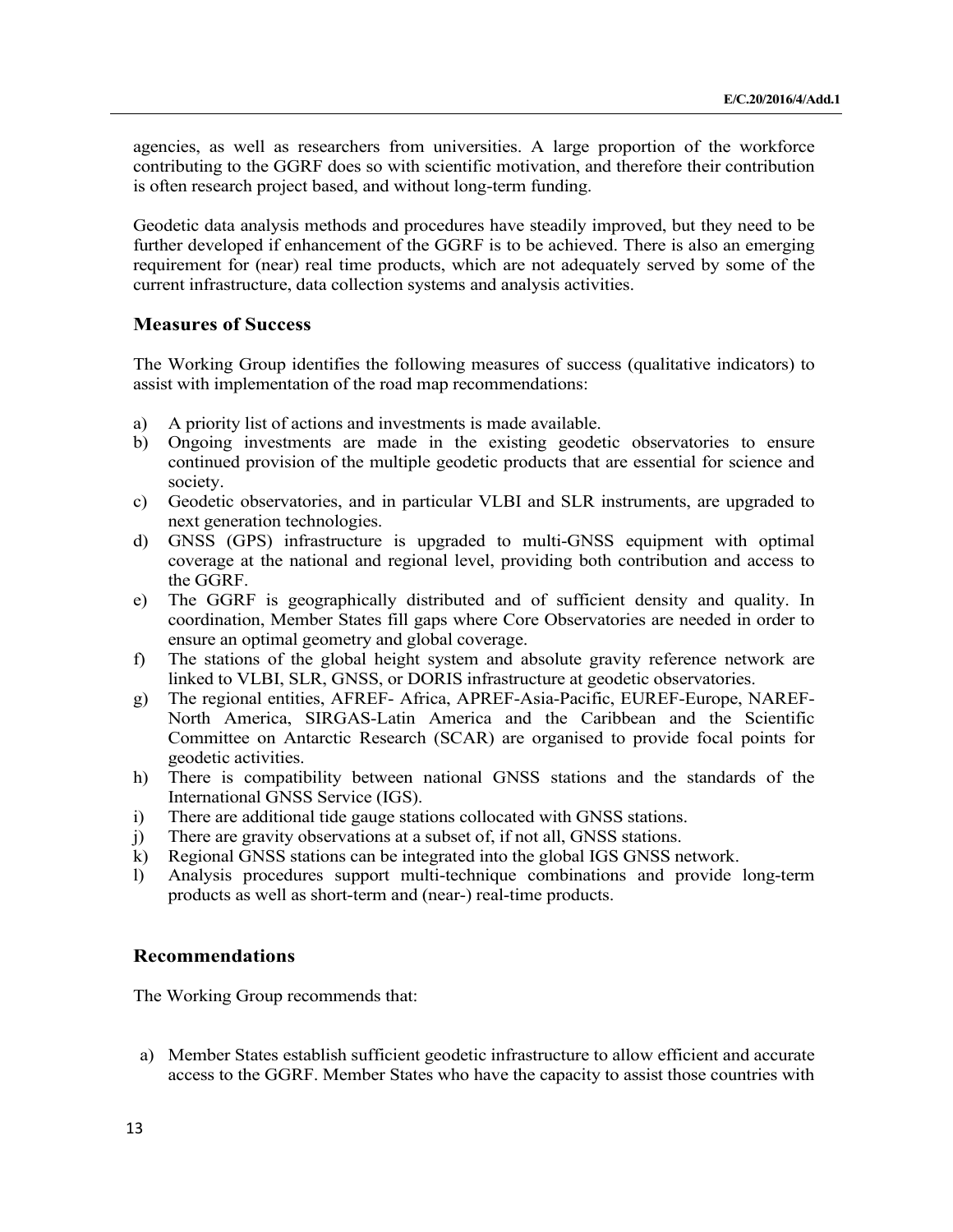less capacity do so through bi-lateral and multi-lateral agreements or other arrangements.

- b) Member states with insufficient capacity to build and develop sufficient geodetic infrastructure will be assisted by those Member States possessing the capacity to do so. This ensures efficient and accurate access to the GGRF.
- c) Member States, working within a coordinated science plan developed by the IAG, commit to maintaining current investments in the existing geodetic observatories, as well as data, analysis, and product centres, in order to ensure sustainable provision of services.
- d) Member States make efforts to upgrade the current observing systems at the geodetic observatories, especially VLBI and SLR instruments, to next generation technologies.
- e) Member States support the IAG's continued efforts to quantify, through simulation, the global distribution and specification requirements for Core Observatories.
- f) Member States commit to fill the gaps where Core Observatories are needed, in order to ensure an optimal geometry and coverage wherever they may exist. Efforts should be made to establish additional Core Observatories in developing regions such as Africa, South-East Asia, Latin America and the Caribbean, and in other areas where gaps exist.

## **Data sharing, Policy, Standards and Conventions**

#### **Current Situation**

Geodetic data sharing is inconsistent across Member States and the UN-GGIM regions at this time.

Data sharing within UN-GGIM Americas exists in North American, Latin American, and the Caribbean Member States. However, in small island developing states, there is an absence of data sharing which is usually attributed to the lack of resources or a lack of regional initiatives that would require all the islands to work together and exchange data.

Some recent progress has been made through the UN-GGIM for Asia and the Pacific (UN-GGIM-AP) on GNSS data sharing, particularly through the Asia Pacific Reference Frame (APREF) project. Of the 56 Member States in the UN-GGIM-AP, 33 individual Member States are currently contributing to APREF, indicating some success but also highlighting an area for improvement in the future. In the Asia Pacific, data sharing is largely inhibited by the sparseness of geodetic infrastructure and corresponding lack of data, lack of technical expertise, and a weak culture of inter-country collaboration. In many countries, GNSS data sharing is also challenged by the lack of reliable internet access, conflicting commercial arrangements, security concerns, and other associated legal impediments. The Pacific Island Member States are particularly challenged by their geographic isolation, sparse island archipelagos, and limited resources that inhibit the development of data sharing and other collaborative frameworks. In addition to GNSS, terrestrial gravity and sea-level tide gauge data are also only sporadically shared throughout the Asia and the Pacific, an activity which if further impeded by the lack of well-developed coordinated data collection.

The UN-GGIM Arab States committee was formally established during its first meeting held in Riyadh in February 2015. The work program and the establishment of four working groups were formally initiated during the second meeting of the committee held in Algiers in June 2015. A working group on Geodetic Reference Frame (GRF) was established with the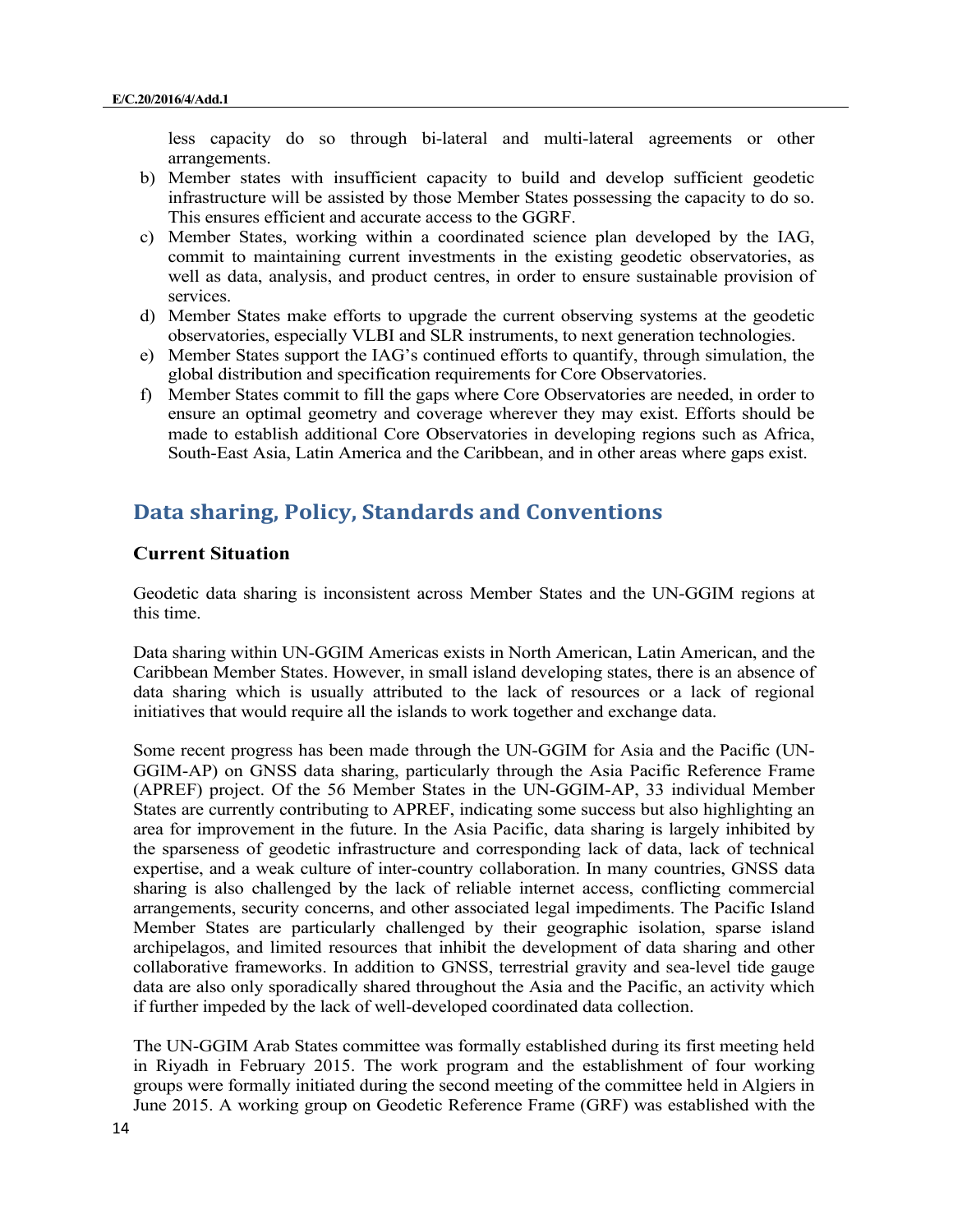main task of establishing a common project called ARABREF using GNSS. An initial work plan was further developed at the third committee meeting, held in Abu Dhabi in February 2016. The GRF work plan includes, in particular, GNSS data sharing among the Arab member states. An agreement document was formulated and distributed for signature by the Arab member states. For some Arab member states, data sharing is largely inhibited by the sparseness of geodetic infrastructure and corresponding lack of data, lack of technical expertise, and a weak culture of inter-country collaboration. In some Arab member states, data sharing is also challenged by the lack of reliable internet access, security concerns, and other associated legal impediments.

In Europe, the Infrastructure for Spatial Information in the European Community (INSPIRE) Directive 2007/2/EC of the European Parliament and of the Council with regard to interoperability of spatial data sets and services established, among other requirements, that the ETRS89 shall be used for the referencing of spatial data sets in INSPIRE. ETRS89 is maintained by the IAG sub-commission EUREF and it is accessed through the EUREF Permanent Network (EPN). More than 100 European agencies and universities are involved in EPN. ETRS89 coordinates for the reference stations and GNSS observation data, as well as related products of a network of more than 200 permanent operating GNSS observing stations distributed over the European continent, are publicly available. Databases, computation, and analysis are coordinated by EUREF through EPN, EUREF Technical working group, EUREF analysis centres and various topical projects. UN GGIM Europe was founded in 2014, followed by the GGRF Working Group for Europe in 2015, to address the strategic issues in this field.

Globally, most of the mathematical and physical models, as well as numerical standards that are necessary for data analysis of the different geodetic technique measurements, are available, agreed upon, developed, maintained, and published by different IAG components. The IAG, often in collaboration with standards organisations like the International Organisation for Standardisation (ISO), maintains and develops new standards that allow transparent and repeatable geodetic science to be undertaken. These standards also allow interoperability between technique-specific products. The IERS Conventions Centre<sup>9</sup> deals with the geometric techniques, and the technique-specific IAG services have analysis standards specific to their geodetic technique data. Standards and conventions related to data and product exchange formats are also developed by the technique services of IAG and inventoried by the GGOS Bureau of Products and Standards (BPS).

Extensive knowledge and experience already exists within the IAG, including subject matter areas such as standard operating procedures for infrastructure, data collection and distribution, data analysis, and product generation. This knowledge and expertise is of great value to countries wanting to develop capabilities, and more needs to be done to ensure that it is available to those in need.

GGRF products are made openly available, as are the geodetic data collected at the observing sites. Similarly, the geodetic products generated by the IAG technique services are also openly available to all users. However, many Member States are still reluctant to share their geodetic data, especially GNSS and gravity data. Data sharing needs to be undertaken

<sup>9</sup> http://62.161.69.131/iers/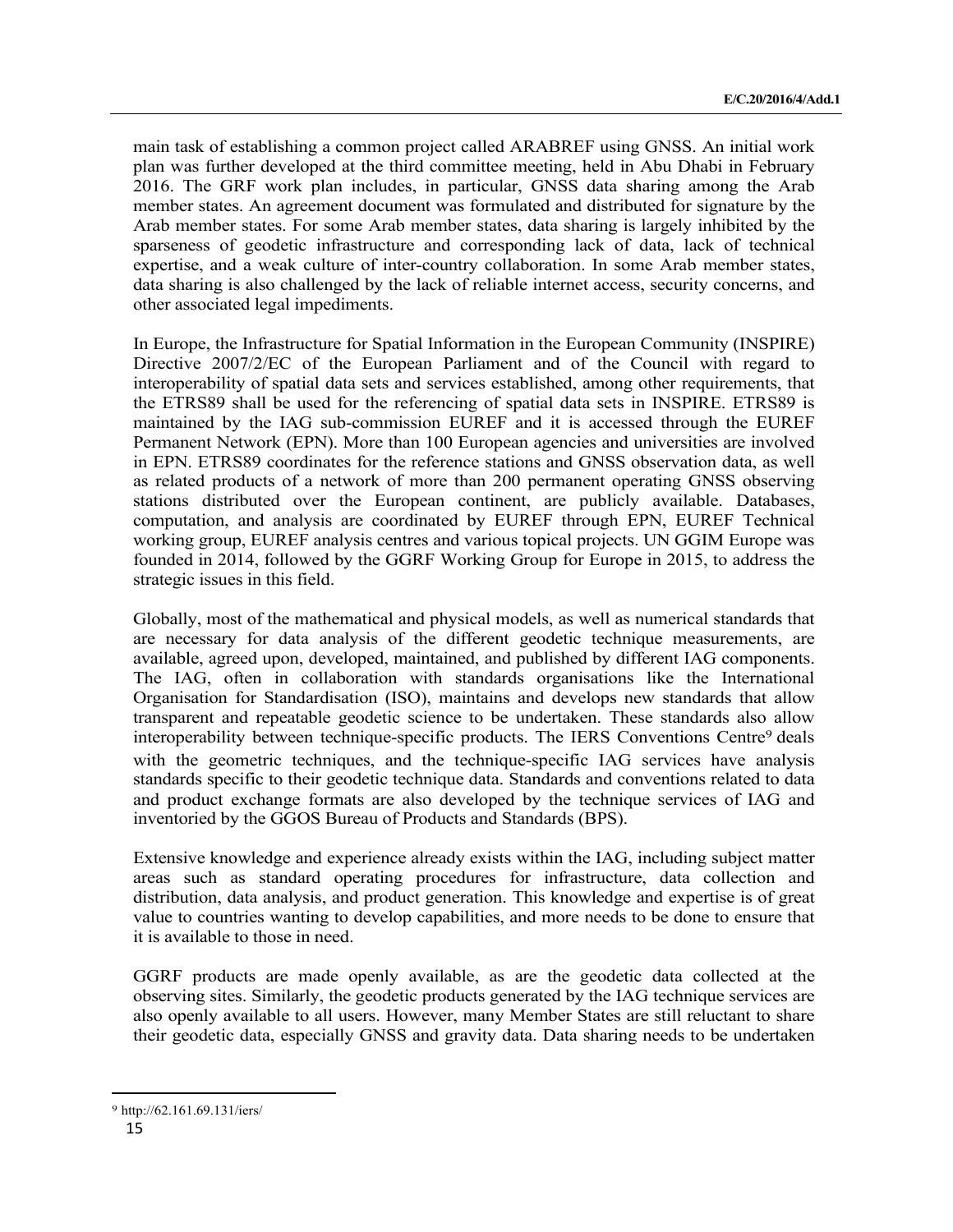in full consideration of licensing, quality, liability, authority, and security issues, while at the same time respecting local and national legal and policy frameworks.

#### **Measures of Success**

The Working Group identifies the following measures of success (qualitative indicators) on Policy, Standards and Conventions to assist with implementation of the road map recommendations:

- a) Geodetic data is shared more openly. Member States commit to make GNSS and gravity data openly available.
- b) Data sharing principles are uniformly implemented across all regions, while acknowledging legal and policy challenges at the national level.
- c) The benefits from sharing geodetic data are documented by Member States, and national security concerns are addressed.
- d) The establishment and use of standard operating procedures developed under a global governance model should not restrict innovation.

#### **Recommendations**

The Working Group recommends that:

- a) Member States support the efforts already undertaken by IAG and standards organisations such as ISO toward geodetic standards, and make these standards openly available.
- b) Member States more openly share their data, standard operating procedures, expertise, and technology.
- c) Member States resolve their concerns that currently limit data sharing and establish appropriate governmental mandates where required, as a valuable contribution to the enhancement of the GGRF.

## **Education, Training, and Capacity Building**

#### **Current Situation**

Utilisation of the GGRF helps build a foundation for a country's development and sustainability. A lack of geodetic skills blocks this utilisation. Hence, a lack of geodetic competence and capability hinders a Member States development and sustainability.

The skills required to install and operate geodetic instruments are very specific and mastered by only a small number of people worldwide. The skills required to analyse and combine geodetic observations and make practical use of this knowledge as a basis for sustainable development are even more difficult to master. Further limiting knowledge dissemination is the fact that neither of the aforementioned skillsets are generally taught in mainstream higher education programs.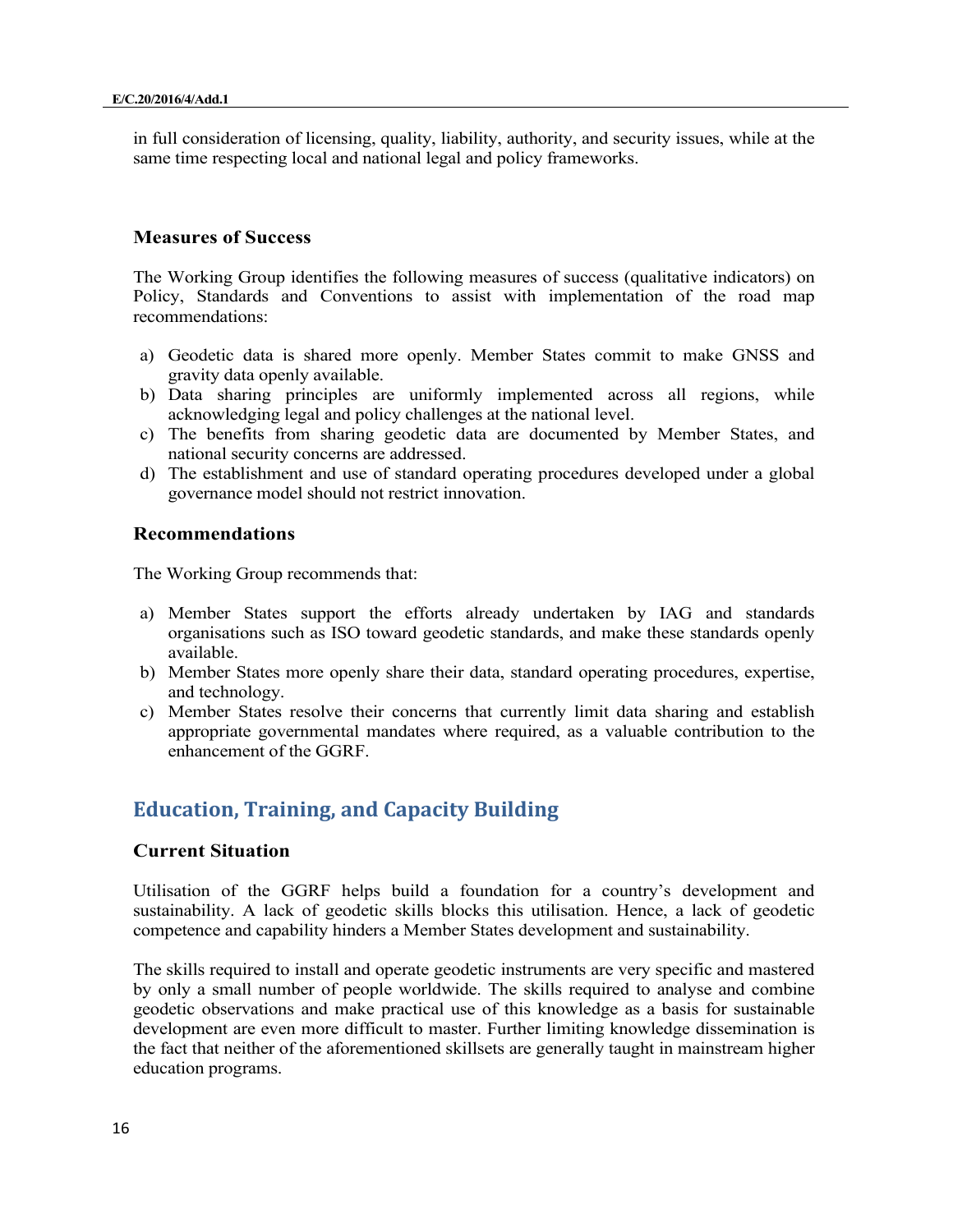Some geodetic skills and capabilities currently exist in many Member States. However, these skills are vulnerable, as they are often limited to individuals or very small teams. In addition, there has been a declining number of students attending higher geodetic educational programs in later years, reducing the total amount of geodetic experts.

Modern geodetic technical capabilities and education infrastructures are still missing in many developing Member States, preventing them from contributing to the GGRF and from achieving the benefits of accessing it.

IAG organise occasional training and specialised geodetic schools, but their number and frequency is not enough to allow for easy and regular access to modern geodetic capabilities.

There also exist circumstances where geodetic capability exists, generally in a small number of specialists, but the capacity to make sustainable contributions to the GGRF is not evident.

Appropriate geodetic skills and educational programs are needed for the development and sustainability of the Global Geodetic Reference Frame.

#### **Measures of Success**

The Working Group has identified the following measures of success (qualitative indicators) on Education, Training, and Capacity Building:

- a) All Member States have sufficient geodetic capacity to underpin the realisation of the sustainable development goals.
- b) Geodetic education, skills, and capabilities are continuously developed and available to all Member States in a magnitude underpinning both GGRF and Member State sustainability and development.
- c) A global geodetic technical assistance program exists.
- d) Those Member States wishing to contribute to the GGRF are supported through the provision of technical assistance, educational programs, and coaching. Targeted capability development may be required to allow for continuity of skills through time.
- e) Continuous improvement of geodetic expertise in developing and developed Member States, through participation in, and open sharing of, geodetic skills through conferences, meetings, and educational programs.
- f) Capability transfer occurs between existing experts and those joining the field.
- g) Sufficient resources are allocated to research programs promoting and underpinning GGRF development.

#### **Recommendations**

The Working Group recommends that:

- a) Development organisations consider investments in national and regional geodetic capacity building to ensure efficient access to, and utilisation of, the GGRF in developing countries.
- b) Member States, in cooperation with the IAG, establish a global geodetic technical assistance program.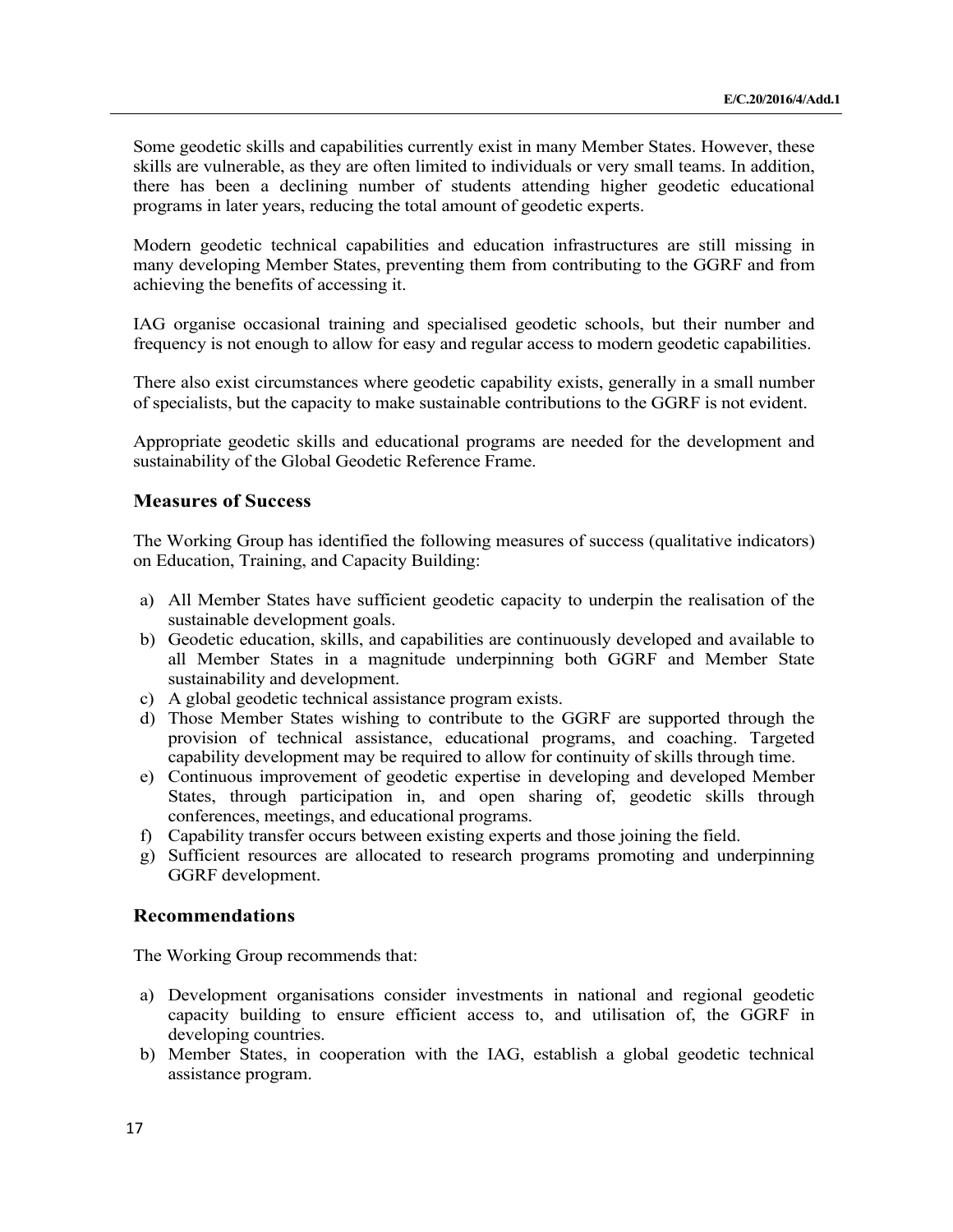- c) Member States, which have the capacity, assist Member States with less capacity to build sufficient geodetic capacity to efficiently and accurately access and utilise the GGRF in order to realise the sustainable development goals.
- d) Member States take actions to ensure educational and research institutions recognise the importance of geodetic science, and increase the availability of geodetic-focused degrees and programs of study, as well as increase the number and availability of geodetic courses in other associated degrees.
- e) Member States openly share all geodetic skills.

## **Communication and Outreach**

#### **Current Situation**

It is evident that general awareness around the value proposition of the GGRF is necessary for its sustainability. If decision makers do not understand the value of an investment in the GGRF, then they are unlikely to prioritise GGRF investments above other initiatives.

There is a requirement for good communication to improve the sustainability of the GGRF. An ability to communicate tailored messages to specific target groups is important, as is the use of professional communication resources and tools. Currently, geodetic science, and the underpinning GGRF, is not well understood by decision makers, particularly at the political level.

The growth of communications channels and choices in today's multimedia makes outreach an important priority and challenge. In addition, geodesy is inherently a complex field of science, and communicating the complex nuances of geodetic science to a diverse audience is not an easy task.

To increase awareness and drive engagement around the UN-resolution and the importance of the GGRF, the Working Group has developed several communication tools for broad distribution: a communication strategy, an animated movie titled "Geodesy - a global science on a restless planet", multiple newsletters and fact sheets, a power point template, and a social media strategy including the twitter campaign @unggrf. A parallel objective of the twitter campaign has also been to draw followers to both UNGGRF and UN-GGIM. In addition, social media directs followers to the GGRF web page10 for more information.

Many geodetic experts lack experience in communicating their science outside their specialised audiences. Due to the inherent complexity of geodetic science, strategic communication from national mapping agencies and geospatial organisations to policy makers continues to be a challenge. This limits Member States from being proactive in outreach and making use of the communication tools in their own countries.

Further compounding this challenge, currently available communication tools are available only in English. This limits the tools' range of impact because in order to ensure the development and sustainability of the GGRF, the UN-GGIM delegates, decision makers, and

<sup>10</sup> www.unggrf.org.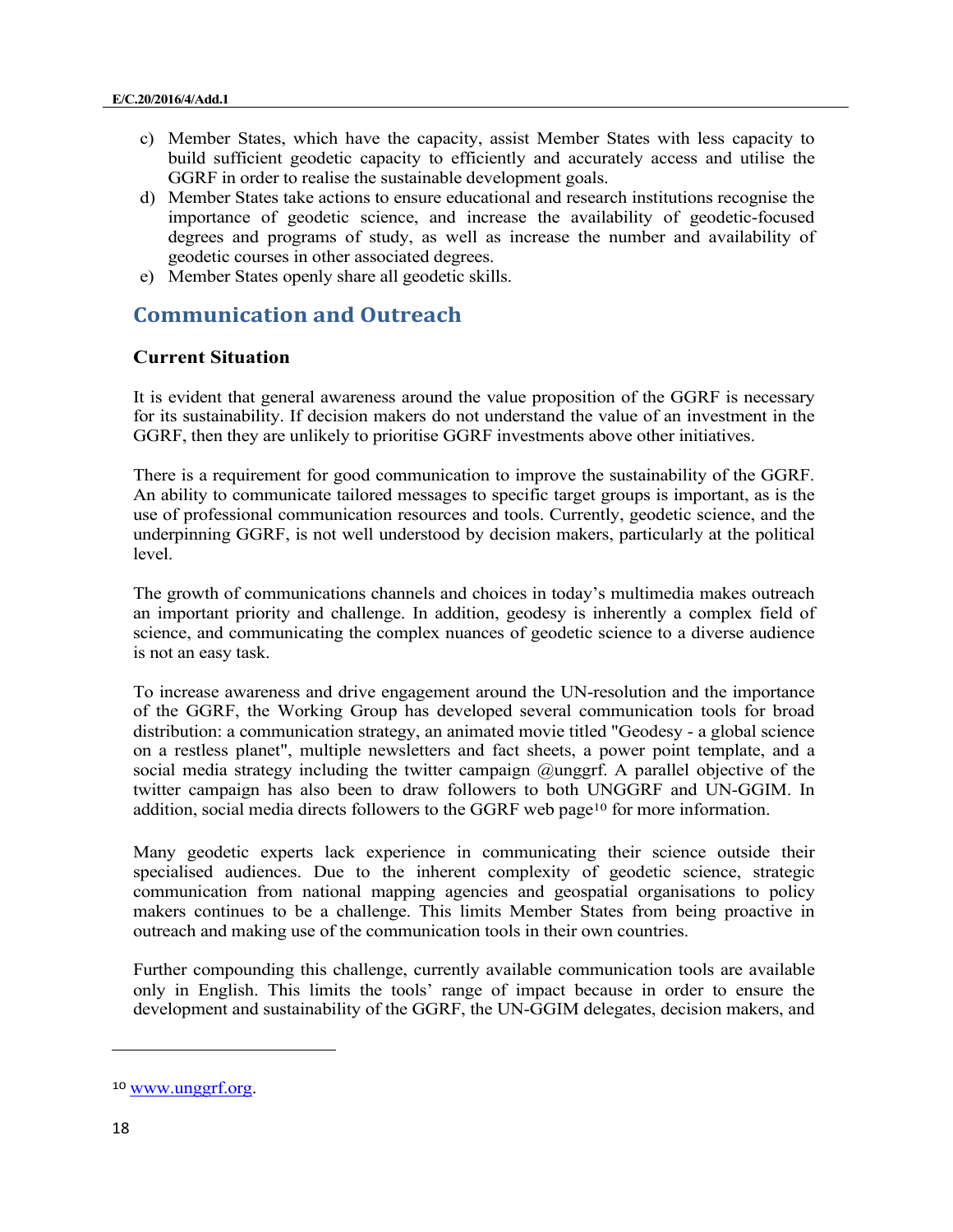geodetic opinion leaders must understand how important it is to communicate global geodesy and the GGRF road map in their own regions.

It is imperative to develop communication and outreach programmes that make the global geodetic reference frame more visible and understandable to society.

#### **Measures of Success**

The Working Group identifies the following measures of success (qualitative indicators) on communication and outreach:

- a) Member States cooperate to communicate the importance of the GGRF through an agreed and coordinated communications program. The framework provided by the program includes all communication efforts with actions and tools customised for different audiences and channels, with these actions and tools to be revised as the process moves forward.
- b) All communication tools are available in all official UN languages. Furthermore, tools are translated to the language of the target audience in regionally focused communication campaigns.
- c) Member States have established close cooperation between communications experts and scientific/geospatial experts.
- d) Increased numbers of students are attending higher level geodetic educational programs.
- e) The communication work is evaluated and results are used to expand the strategy and secure success on the way forward towards a sustainable GGRF.

#### **Recommendations**

The Working Group recommends that:

- a) Member States cooperate to establish an agreed and coordinated global geodetic outreach program.
- b) Member States support and enhance outreach in accordance with the global geodetic outreach program.
- c) Member States initiate, encourage, and promote better outreach cooperation between national communications experts and geodetic experts.
- d) Member States use the developed communication strategy and tools (including newsletters, video, unggrf.org and social media @unggrf) for the purpose of raising the base level of awareness around the benefits of the GGRF to society.
- e) If necessary, Member States translate communication tools into multiple languages to make them understandable on a national basis.

## **Governance**

#### **Current situation**

There are currently a variety of governance mechanisms in place that loosely coordinate the maintenance and development of the GGRF. These governance mechanisms are not sufficient to ensure the sustainability of the GGRF. The loose and informal manner of the governance mechanisms allows for inefficient and slow development processes, and the lack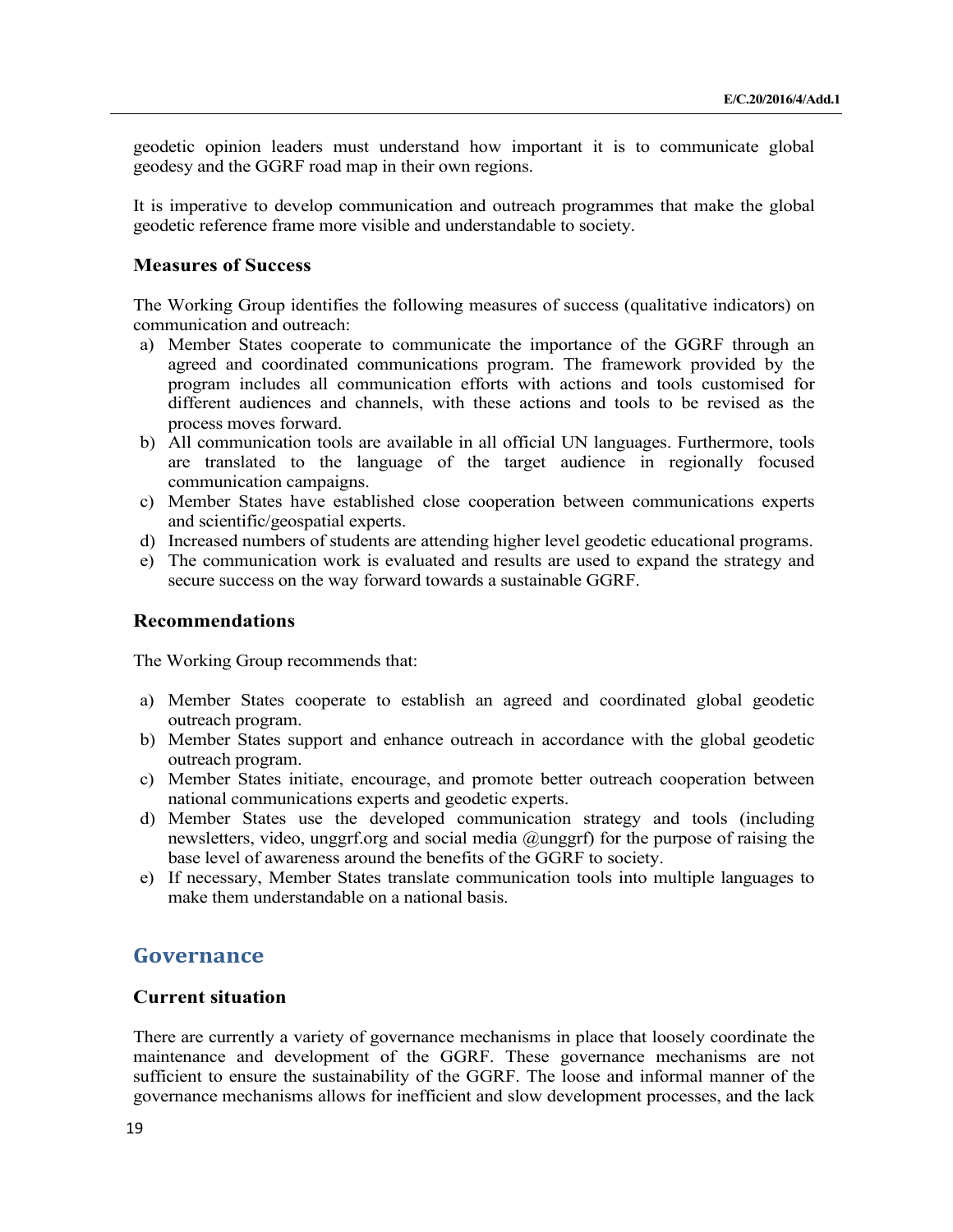of formal commitment jeopardises sustainability and blocks progress. Some bilateral agreements exist between space agencies and national mapping organisations, but there is no comprehensive internationally binding governance for the GGRF.

Contributions to the GGRF are given by individual Member States with no guarantee of availability and continuity in the long term. These contributions are primarily given by developed Member States based on their national needs and then made available globally for the common good. The IAG services also produce global geodetic products based on these voluntary and time-varying contributions.

Presently, within the GGRF, there exists no governance mechanism that enforces and manages multilateral intergovernmental cooperation. Consequently, investments in geodetic infrastructure are not optimal and the geographical distribution of geodetic observatories globally is inconsistent, resulting in a weak global geodetic reference frame.

At the regional level, the UN-GGIM regional entities (Africa, Americas, Arab States, Europe and Asia-Pacific) and the IAG regional components (AFREF- Africa, APREF-Asia-Pacific, EUREF-Europe, NAREF-North America, SIRGAS- Latin America and the Caribbean and SCAR-Antarctica) make partially coordinated contributions. These contributions vary from region to region and are not coordinated globally in an optimal manner.

The development and sustainability of the Global Geodetic Reference Frame is reliant on an improved governance structure.

#### **Measures of Success**

The Working Group has identified the following measures of success (qualitative indicators) of beneficial Governance. An agreed governance mechanism:

- a) Is in place, providing an arena where Member States can discuss and agree on GGRF issues, and identify, initiate, develop, and plan strategies, projects, and activities to enhance the GGRF.
- b) Facilitates counselling, coordination, and administration of the arena, projects, and activities to enhance the GGRF and other relevant activities beneficial to the sustainability and development of the GGRF.
- c) Initiates, facilitates, develops, and coordinates relevant outreach programs underpinning and promoting GGRF development and sustainability.
- d) Urges Member States to commit to maintain and improve appropriate national geodetic infrastructures, including their contributions to the IAG services (data, analysis and products centres), and counsels, facilitates, and administers conventions and protocols connected to these commitments.
- e) Urges, counsels, formalises, manages, and establishes multilateral cooperative networks and bi-lateral agreements concerning the development and sustainability of the GGRF.
- f) Addresses the need for geodetic capability building and in cooperation with Member States and relevant organisations initiates, plans, manages, and coordinates a global geodetic technical assistance program.
- g) Addresses infrastructure gaps and duplications, and works towards the establishment of global geodetic Core Observatories in remote areas or in developing countries.
- h) Promotes and facilitates the development of clear policies and procedures that commit Member States to open sharing of geodetic data. This includes the counselling,